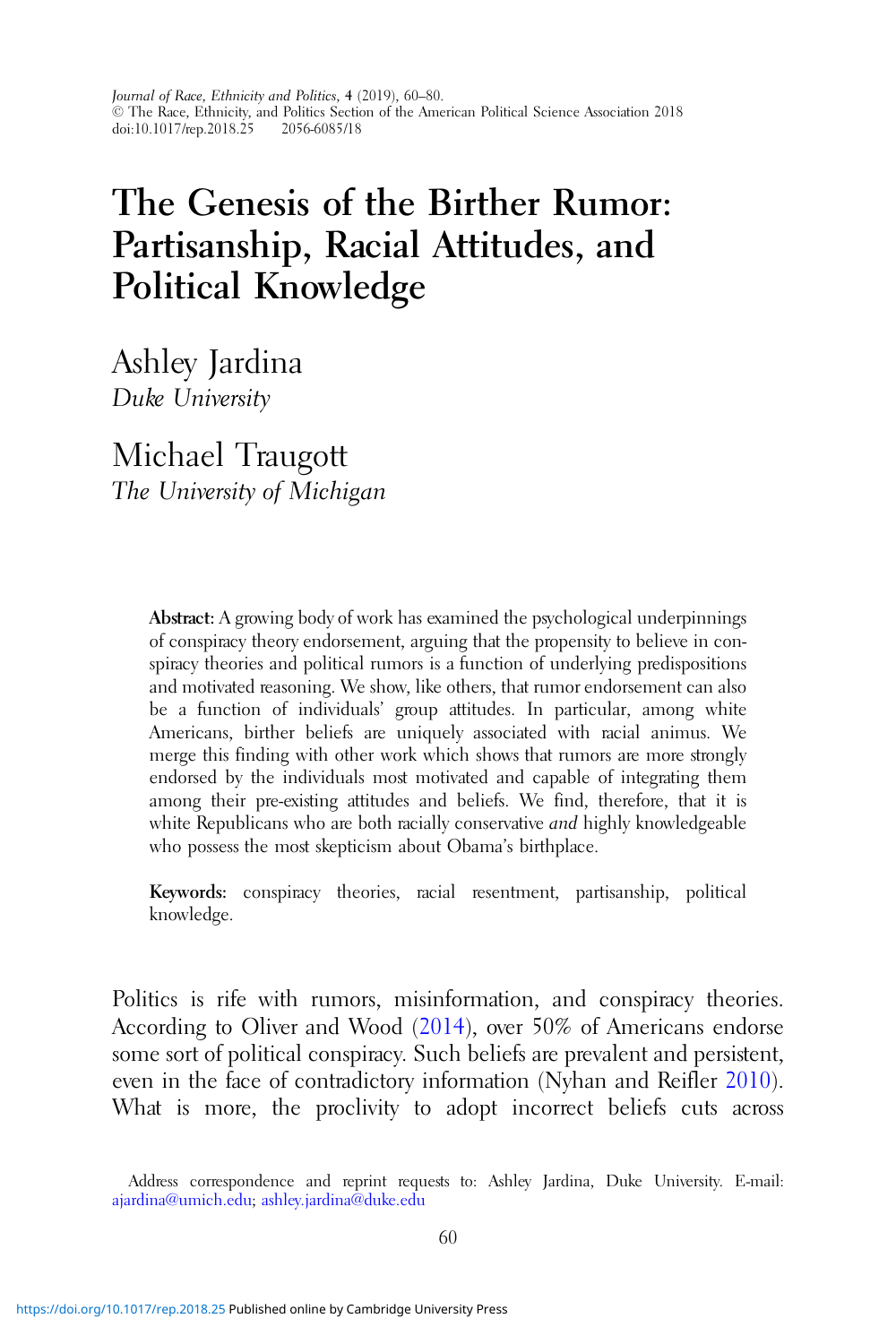demographic traits, political characteristics, and nationalities (Gentzkow and Shapiro [2004;](#page-15-0) Goertzel [1994;](#page-15-0) Zonis and Joseph [1994\)](#page-17-0).

In short, conspiratorial beliefs are widespread. Furthermore, individuals often subscribe to multiple conspiracy theories (Krouwel et al. [2017\)](#page-15-0). Indeed, one of the best predictors of endorsing a particular conspiracy is an individual's belief in other conspiracies (Lewandowsky, Oberauer, and Gignac [2013](#page-15-0); Swami et al. [2011;](#page-16-0) [2013](#page-16-0)). It is perhaps for this reason that existing scholarship on conspiracies and political information has tended to focus on what underlies conspiratorial thinking, or the general propensity to subscribe to conspiracy theories. This work has identified a number of fundamental traits, predispositions, and contextual factors that are generally associated with the endorsement of conspiracy theories (e.g., Miller, Saunders, and Farhart [2016](#page-16-0); Oliver and Wood [2014](#page-16-0); Swami [2012\)](#page-16-0).

Here, we argue that not all political rumors are sustained by the same underlying set of beliefs. Specifically, we focus on doubts about President Barack Obama's birthplace, also known as the birther rumor. We posit that conspiracies like the birther rumor are uniquely associated with attitudes toward the group of which the target of the rumor is a member. In particular, we show that the birther rumor is most likely to be adopted by white Americans who possess negative attitudes toward blacks. But we also suggest that like other conspiracy theories, the propensity to believe the birther rumor is a function of individuals' motivations and abilities to protect these group attitudes and their partisan identities. Our findings, therefore, synergize extant work, some of which has found that the birther rumor is significantly linked with racial attitudes (Pasek et al. [2014](#page-16-0); Tesler and Sears [2010](#page-16-0)), with research on conspiratorial thinking more generally, which finds that incorrect beliefs are more strongly held among partisans and political sophisticates (Miller, Saunders, and Farhart [2016](#page-16-0)). In short, we find, somewhat counterintuitively, that it is racially conservative and highly knowledgeable Republicans who are most skeptical of Obama's birthplace.

### THE PATH AND PREVALENCE OF THE BIRTHER RUMOR

While false information and "fake news" may now feel like a normal facet of political discourse (Ramsay et al. [2010](#page-16-0)), President Barack Obama seemed especially vulnerable to widely circulating speculation about his background and history. During the period from 2004 to 2012, through his first term, there was extensive news coverage of Obama's religious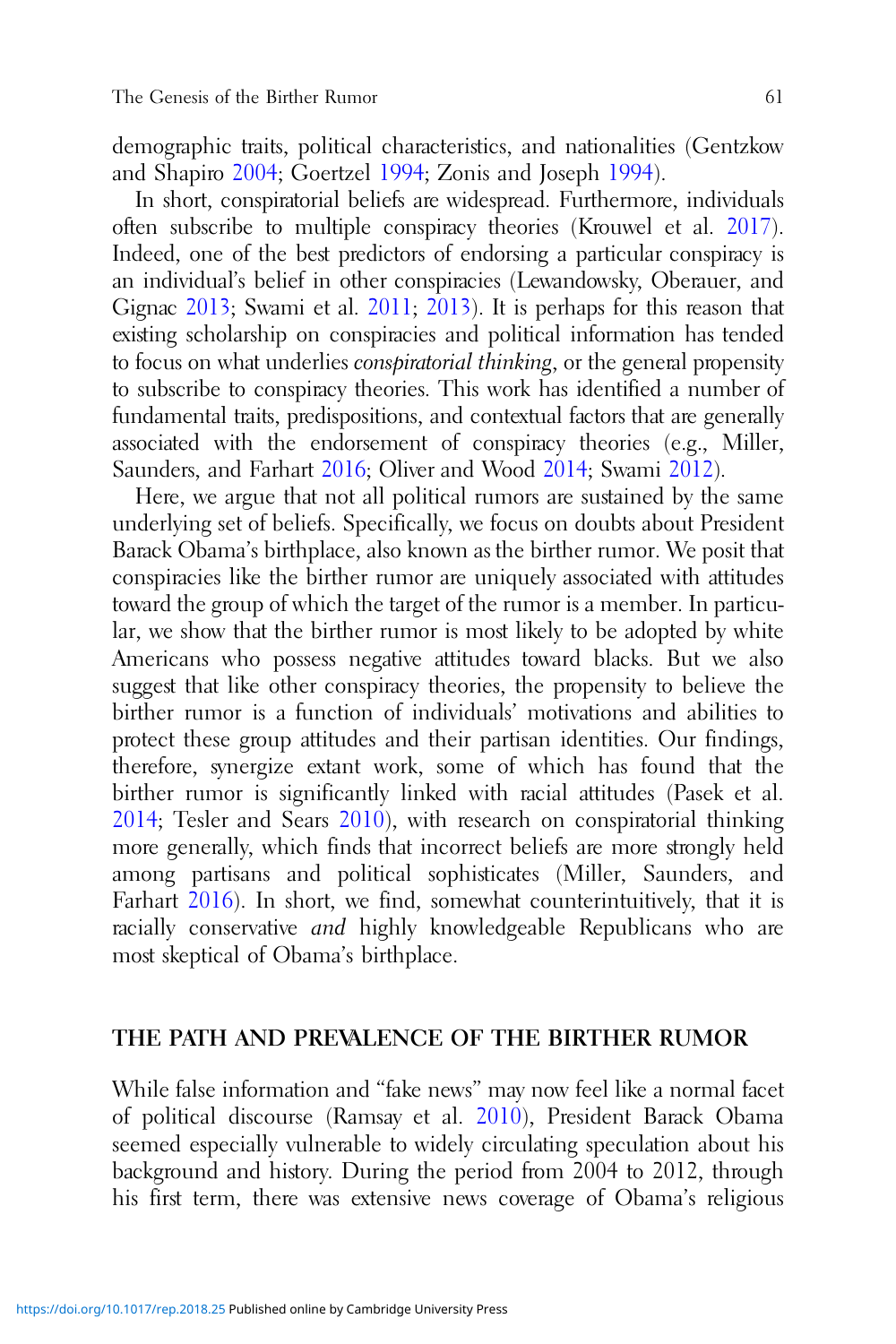preference, birthplace, and of the individuals questioning his Christianity and citizenship—efforts eventually known as the "birther movement."<sup>1</sup> Despite investigative reports on his birthplace and the validity of his Hawaiian birth certificate, running commentary on talk radio and stories featured on conservative web sites and shared via email perpetuated these rumors.

Survey data provide strong evidence that the birther rumor rooted itself in the minds of a wide swath of the American public. Pollsters have measured public attitudes about Obama's citizenship ever since the controversies about his religion and eligibility arose. In a national survey conducted right after the 2008 election, Garrett ([2011](#page-15-0)) reports that 91% of Americans had heard or read about the rumor that Obama is a Muslim.<sup>2</sup> A much smaller majority (55%) had been exposed to countervailing information or to some suggestion that the rumor might be false. Of those surveyed, 22% believed that the rumor was true. Similarly, in the same survey, 59% had heard or read that Obama does not qualify as a natural-born citizen of the United States, and only 30% had heard some refutation of this rumor.

Like other political myths, the rumors about Obama's birthplace are persistent (Berinsky [2017;](#page-14-0) Nyhan and Reifler [2010\)](#page-16-0). Despite repeated efforts to correct the record by the news media and political elites, and even after the release of two different versions of his birth certificate three years apart and several investigative reports by news organizations about the circumstances of his birth, a significant portion of the American public still believes that Obama was not born in the United States, was raised a Muslim, and was therefore ineligible to serve as President. As recently as December 2017, 31% of U.S. adults believed it was possible Obama was born outside the United States.<sup>3</sup>

# THE ANATOMY OF A RUMOR

Despite the fact that conspiracy theories might seem farfetched, extreme, and incorrect, they are, as scholars have argued, much like other forms of public opinion. Thus, the propensity to endorse them is often associated with factors similar to those that explain other political attitudes and preferences. That is, rumor uptake is likely influenced by elite discourse, and an individuals' decision to accept or reject a rumor is funneled through their pre-existing attitudes, beliefs, and identities. In short, uptake is a combination of political information and individual predispositions (Miller,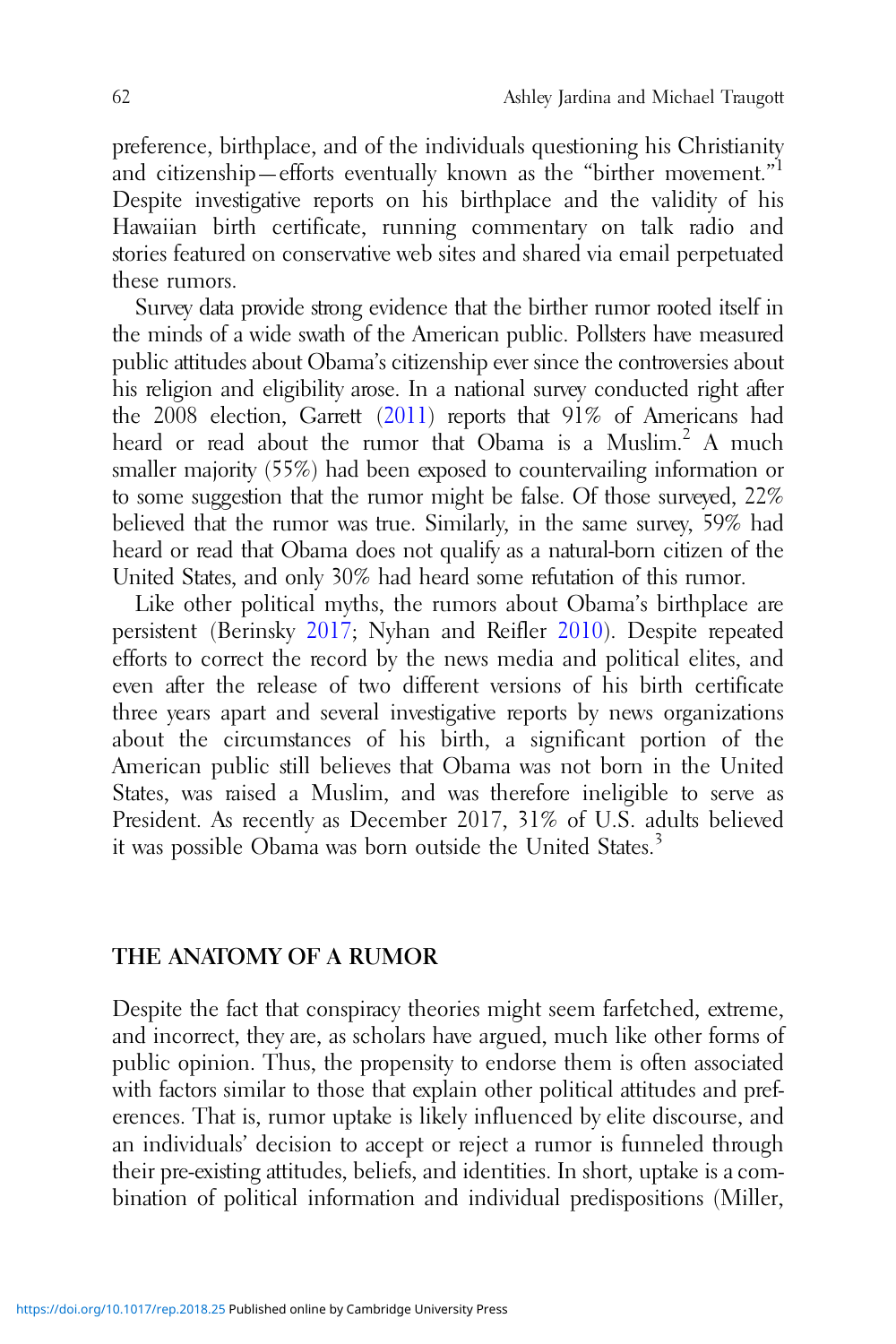Saunders, and Farhart [2016](#page-16-0); Oliver and Wood [2014](#page-16-0); Uscinski and Parent [2014](#page-17-0); Zaller [1992\)](#page-17-0).

Theories of rumor creation and dissemination therefore derive from research on the social psychological processes by which individuals evaluate and consider arguments that counter beliefs that they already hold and the conditions under which they reject or accept such arguments. These evaluations take place in the context of political events where elites attempt to construct persuasive messages to steer public opinion in their preferred direction (Edelman [1964](#page-14-0)). In this sense, misinformation is often intentional; it represents a concerted effort on the part of elites to persuade voters (Fetzer [2004](#page-14-0); Lewandowsky et al. [2012](#page-15-0)). The media often tend to reinforce this strategic behavior, eschewing the presentation of general facts placed in context for vivid coverage of specific events and personal situations (Iyengar [1991;](#page-15-0) Kuklinski et al. [2000](#page-15-0)). Coupled with the proliferation of ideological content available on TV, radio, and the Internet, citizens are easily exposed to misinformation, and mere exposure and repetition is sufficient to fuel a rumor (Nyhan and Reifler  $2010$ ).<sup>4</sup>

Scholars have also argued that individuals are inclined to endorse conspiracy theories because they fulfill several psychological purposes, including the need for certainty and control, particularly among those who are generally untrusting and who believe there are malevolent and nefarious forces at work in the world (Hofstadter [1965;](#page-15-0) Swami and Coles [2010\)](#page-16-0). Thus, some individuals—based on their personalities, identities, predispositions, or circumstances—may be more inclined to endorse conspiracy theories than others. Several studies have reported that conspiratorial thinking is associated with traits like authoritarianism and the need for cognitive closure, as well as with certain personality traits like agreeableness (Abalakina-paap, Stephan, and Gregory [1999](#page-14-0); Goertzel [1994;](#page-15-0) Miller, Saunders, and Farhart [2016;](#page-16-0) Swami [2012;](#page-16-0) Swami et al. [2011](#page-16-0)).

### Motivated Reasoning and Partisanship

Individuals might be motivated toward conspiratorial thinking by their personalities or circumstances, but most do not adopt such beliefs indiscriminately (Uscinski and Parent [2014\)](#page-17-0). When people are exposed to information, whether it is correct or not, they filter it through their existing belief systems (Berinsky [2011](#page-14-0); Lewandowsky et al. [2005\)](#page-15-0). Even when individuals are exposed to arguments on both sides of an issue, they internalize or accept claims that allow them to preserve their existing perspectives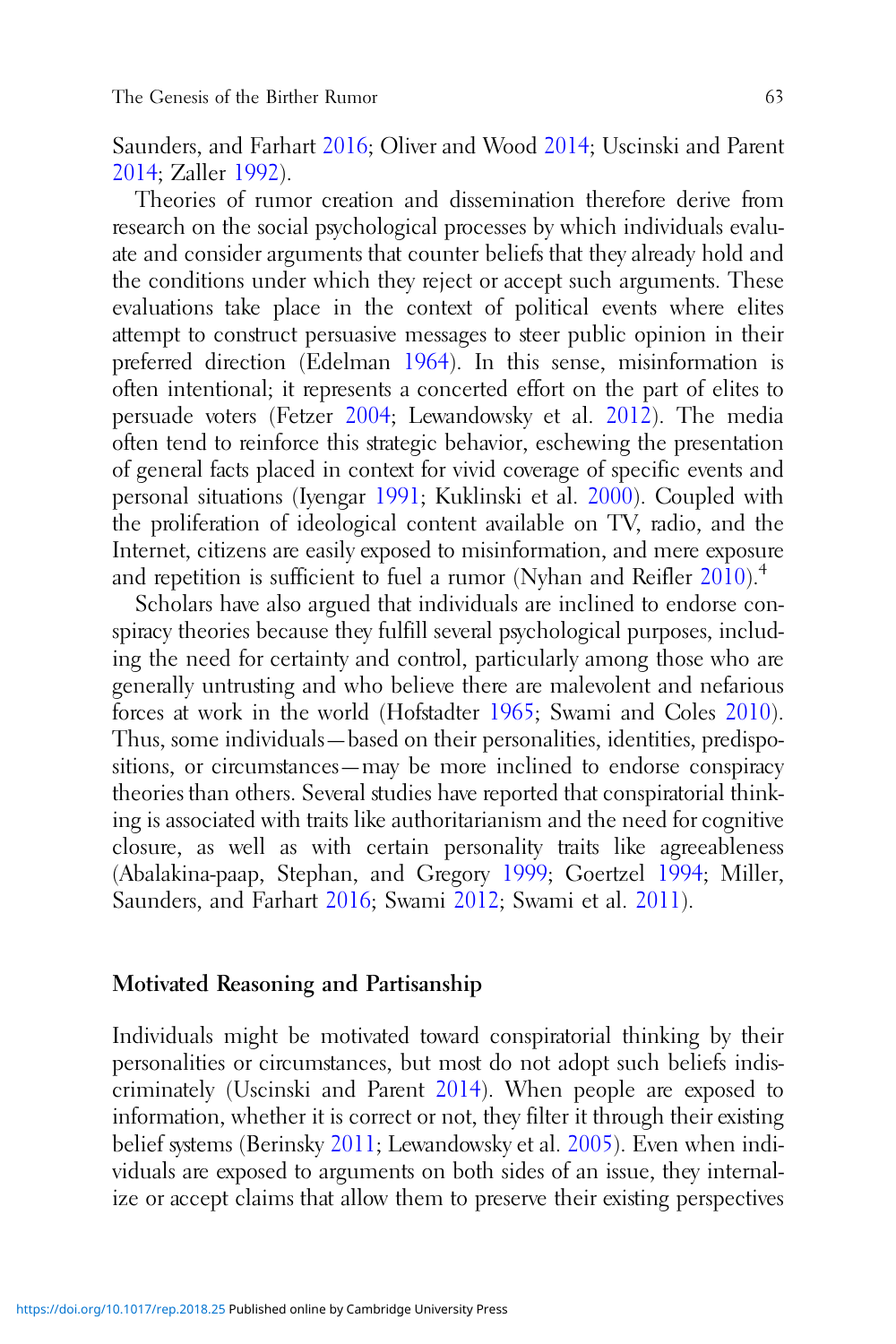or prior conclusions about the political world, as well as those that are consistent with their group identities (Kahan [2016](#page-15-0); Lodge and Taber [2013\)](#page-16-0). They are also more likely to accept information that accords with their existing beliefs and attitudes (Bolsen, Druckman, and Cook [2014](#page-14-0); Kunda [1990;](#page-15-0) Taber and Lodge [2006](#page-16-0)). In other words, the decision to endorse a particular conspiracy is a form of motivated reasoning.

In keeping with this claim, previous work has found that individuals are more likely to take up conspiracies consistent with their political ideology or party identification (Berinsky [2017](#page-14-0); Miller, Saunders, and Farhart [2016](#page-16-0); Nisbet, Cooper, and Garrett [2015;](#page-16-0) Nyhan [2009](#page-16-0); Oliver and Wood [2014;](#page-16-0) Pasek et al. [2014](#page-16-0); Uscinski and Parent [2014\)](#page-17-0). As a social identity, partisanship likely motivates individuals to want to protect their "team" (Green, Palmquist, and Schickler [2002](#page-15-0); Huddy, Mason, and Aarøe [2015](#page-15-0)). Thus, partisans ought to be driven to ascribe to political conspiracies that denigrate their partisan opponents and reject those that attack their co-partisans (Uscinski, Klofstad, and Atkinson [2016](#page-16-0)).

In today's political and information environments—where both the public and political elites are more polarized than in the past—it is especially likely that political rumors take on a partisan and ideological cast. Whether in the realm of general attitudes about the role of government (Baldassarri and Gelman [2008](#page-14-0)) or with regard to specific issues like climate change (Fisher, Waggle, and Leifeld [2013\)](#page-15-0), Americans' attitudes are often defined and strengthened by their partisan identities (McCarty, Poole, and Rosenthal [2006](#page-16-0)). Reports of partisan conflict itself, as transmitted through the media, can also contribute to polarization (McLaughlin [2018](#page-16-0)), as can social distance between partisans (Iyengar and Westwood [2014](#page-15-0)). As an attack on a Democratic president and the legitimacy of his position, the birther rumor is particularly partisan in nature, often perpetuated by Republican elites. We therefore expect to find, as others have, that Republicans are far more likely to endorse the rumor than Democrats (Nyhan [2009](#page-16-0); Tesler and Sears [2010\)](#page-16-0).

### Racial Othering

While partisanship may often be linked to the types of conspiracies to which certain individuals subscribe, we argue that the adoption of some political rumors is associated with another powerful force: group attitudes. A long line of work in political science has demonstrated that group attitudes powerfully shape public opinion, often above and beyond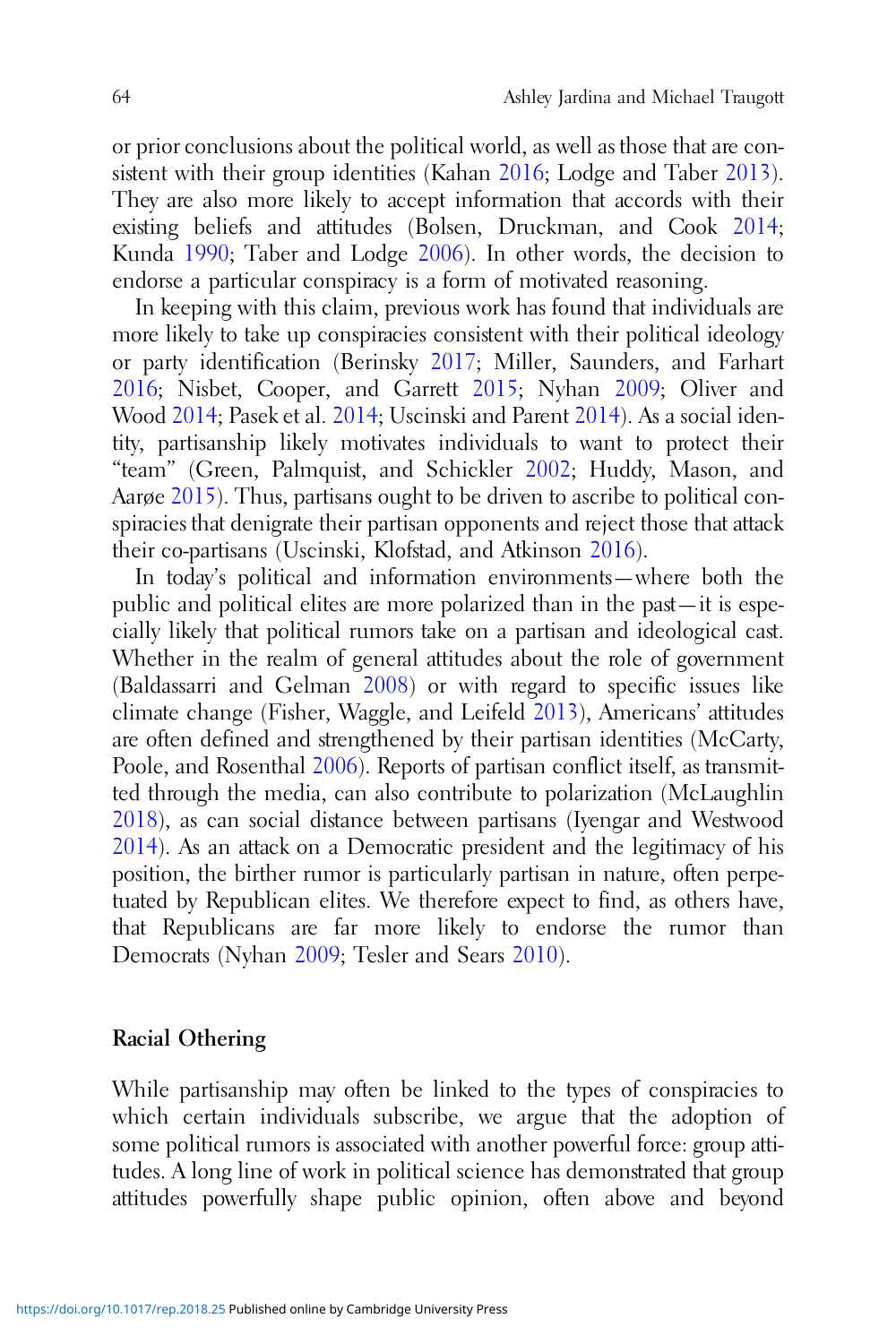political ideology (e.g., Berelson, Lazarsfeld, and McPhee [1954](#page-14-0); Campbell et al. [1960](#page-14-0)). If the adoption of conspiracy theories, as many have argued, proceeds similarly to the formation of other political attitudes, we might expect that individuals are motivated to adopt and preserve beliefs consistent with their group attitudes, in addition to their partisan views. We may therefore find, in some instances, that group attitudes work in tandem with party identification in their association with conspiracy theories.

We focus here, in particular, on whites' racial attitudes. For white Americans, racial attitudes are an especially potent component of contemporary public opinion, particularly on overtly racialized issues and certainly with respect to evaluations of non-white political candidates (Kinder and Sanders [1996](#page-15-0); Kinder and Winter [2001\)](#page-15-0). Indeed, a number of studies have demonstrated that racial animus is significantly associated with whites' negative attitudes toward Barack Obama, the nation's first African American president (Kinder and Dale-Riddle [2012](#page-15-0); Lewis-Beck, Tien, and Nadeau [2010](#page-15-0); Piston [2010](#page-16-0); Tesler and Sears [2010\)](#page-16-0).

We argue that racial attitudes also ought to be associated in a powerful way with rumors about Obama, and especially with birther beliefs. There are several important qualities to the birther rumor that are important to our argument. For one, it posits that Obama was born outside of the United States, and is therefore a foreigner. From this perspective, subscribing to the birther theory is an extension of a process of othering that begins with anti-black racial animosity. Second, the rumor effectively raises questions about Obama's eligibility and qualifications to be the president of the United States. Not surprisingly, several scholars have found that whites' racial attitudes are strongly linked to doubts about Obama's birthplace (Hughey [2012](#page-15-0); Pasek et al. [2014;](#page-16-0) Tesler and Sears [2010\)](#page-16-0). Thus, the birther rumor is not merely a partisan attack on Barack Obama as a Democratic president. It is also a racially charged rumor. For this reason, taking into account our expectations regarding partisanship, we expect that white Republicans with higher levels of anti-black animosity ought to be more inclined to adopt the birther rumor.

### Motivated Reasoning and Political Sophistication

Past research suggests that political rumors are not, however, consistently adopted by those predisposed to believe misinformation for ideological or partisan reasons. One line of reasoning argues that less-knowledgeable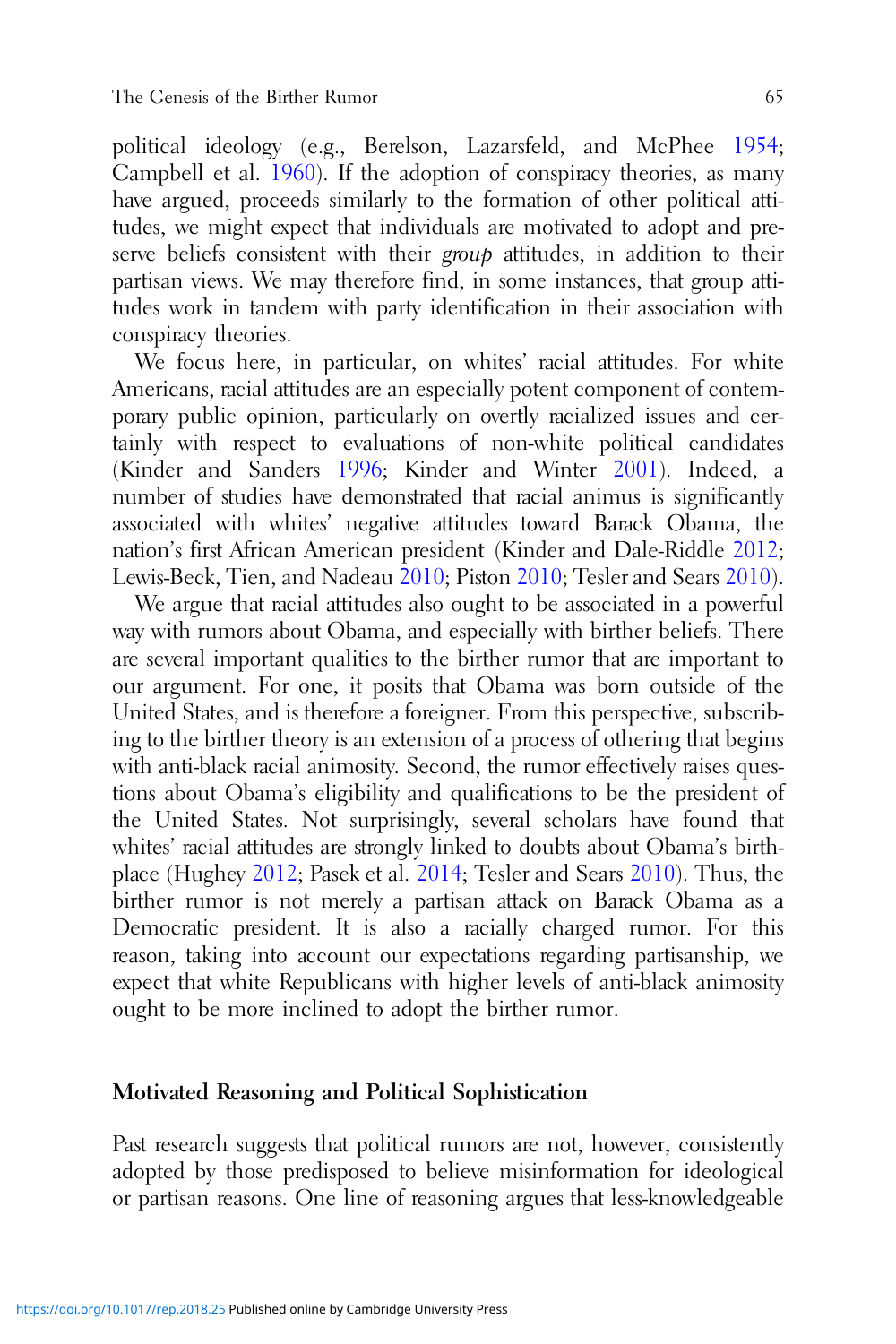individuals are more likely to believe political rumors, perhaps because they are less capable of assessing the validity of misinformation. But other work suggests that knowledge might have a very different effect. In fact, it appears, somewhat counterintuitively, that those with the highest levels of political knowledge are more likely to engage in biased processing (Bartels [2008;](#page-14-0) Lodge and Taber [2013](#page-16-0); Miller, Saunders, and Farhart [2016](#page-16-0); Taber and Lodge [2006](#page-16-0)). Political sophisticates are both more capable of assessing the extent to which information aligns with their worldviews and more likely to possess strong political beliefs they are motivated to protect. Consistent with this logic, Miller, Saunders, and Farhart ([2016\)](#page-16-0) find that high-knowledge political ideologues are more likely to endorse ideologically consistent conspiracies.

Similarly, we argue that white Republicans with both high levels of racial animus and high levels of political knowledge ought to be skeptical that Obama was born in the United States. We do not anticipate, however, that racial attitudes are related to a subscription to other conspiracy theories that are ostensibly unrelated to race. For instance, we would not expect that racial attitudes are predictive of the belief that the Affordable Care Act (ACA) allowed for government-run "death panels" to make end-of-life care decisions – another popular conservative conspiracy theory circulating around  $2012<sup>5</sup>$ 

# **METHODS**

We explore the portrait of a "birther" among white Americans using the 2012 American National Election Study (ANES). The ANES has several advantages. It was conducted, in person, among a national probability sample, and it included several questions assessing belief in contemporary conspiracy theories.<sup>6</sup> In our analysis, we examine only white attitudes (rather than all racial or ethnic groups) toward the birther rumor, with the expectation that their attitudes toward blacks are powerfully associated with skepticism about Obama's birthplace. We also examine only those whites interviewed face-to-face out of concern that different survey modes may yield substantively different results.

### Measures

To measure belief in the birther rumor, respondents in the 2012 ANES were asked: "Was Barack Obama definitely born in the United States, probably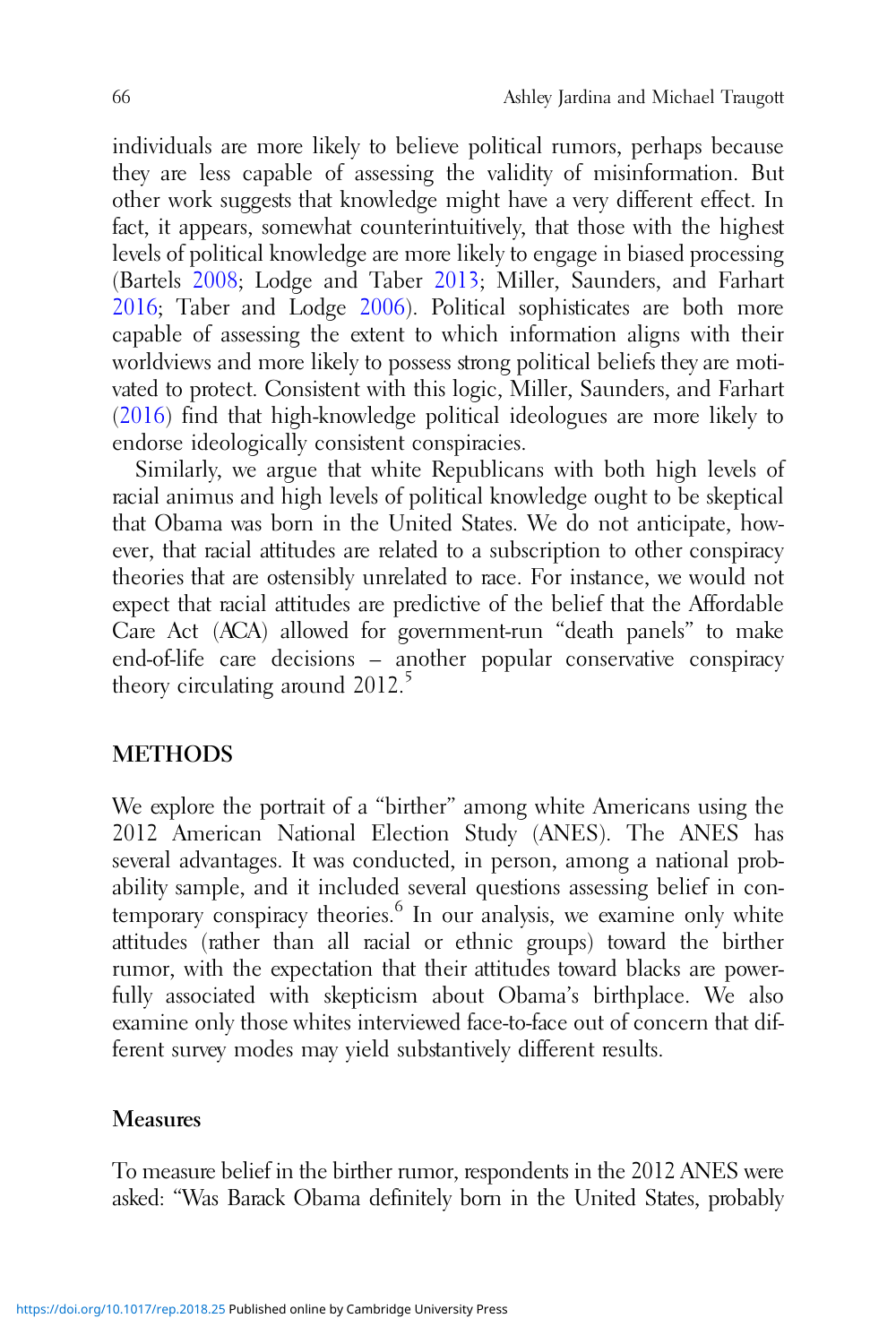born in the United States, probably born in another country, or definitely born in another country?" We compare the relationship between our variables of interest and the birther rumor to endorsement of a second conspiracy theory about "death panels." The 2012 ANES included a measure of the extent to which respondents believed that the 2010 ACA authorized government panels to make end-of-life decisions for people on Medicare. We recoded both measures to range from 0 to 1, with higher values indicating subscription to the rumor. To facilitate interpretation of our results, all other variables in our models are recoded to range from 0 to 1 as well.

Our main explanatory variables are party identification, political knowledge, and racial attitudes. Our measure of party identification is the standard seven-point scale, and to facilitate interpretation of our interaction term, we transform this variable such that respondents who reported that they were "strong Democrats," "not very strong Democrats," and Democratic-leaning independents were coded as 0, and those who indicated they were "strong Republicans," "not very strong Republicans," and Republican-leaning independents were coded as 1. We also include a measure of political knowledge, comprised of a scale of the average number of correct responses to ten questions about politics  $(Zaller 1992)$  $(Zaller 1992)$  $(Zaller 1992)$ .<sup>7</sup> We coded each individual item as 1 for correct or 0 for incorrect or skipped. The final scale ranges from 0 to 1.

To test our main claim, we also model endorsement of both conspiracies as a function of racial animus. Scholars of race rely on a number of measures to capture whites' attitudes toward blacks, but we focus here in particular on racial resentment, defined as a combination of anti-black affect and the belief that blacks do not subscribe to traditional American values associated with the Protestant work ethic (Kinder and Sanders [1996](#page-15-0); Sears and Henry [2005\)](#page-16-0). Previous work has already demonstrated a direct association between racial resentment and birther beliefs (Pasek et al. [2014](#page-16-0); Tesler and Sears [2010\)](#page-16-0). Because racial resentment embodies the belief that blacks are given special treatment or privileges they have not earned, we posit that this construct ought to be especially linked to birther beliefs, particularly since the birther rumor implies that Obama was unqualified for the presidency. We use the standard four-item measure of resentment, rescaled to range from 0 to 1. We also test the robustness of these relationships using standard stereotype measures of racial attitudes, and provide those results in Appendix C. Consistent with other examinations of conspiracy theories, we control for trust, political ideology, authoritarianism, the Big Five personality traits, need for cognition, external political efficacy, affect toward the federal government, religiosity, education, gender, and age.<sup>8</sup>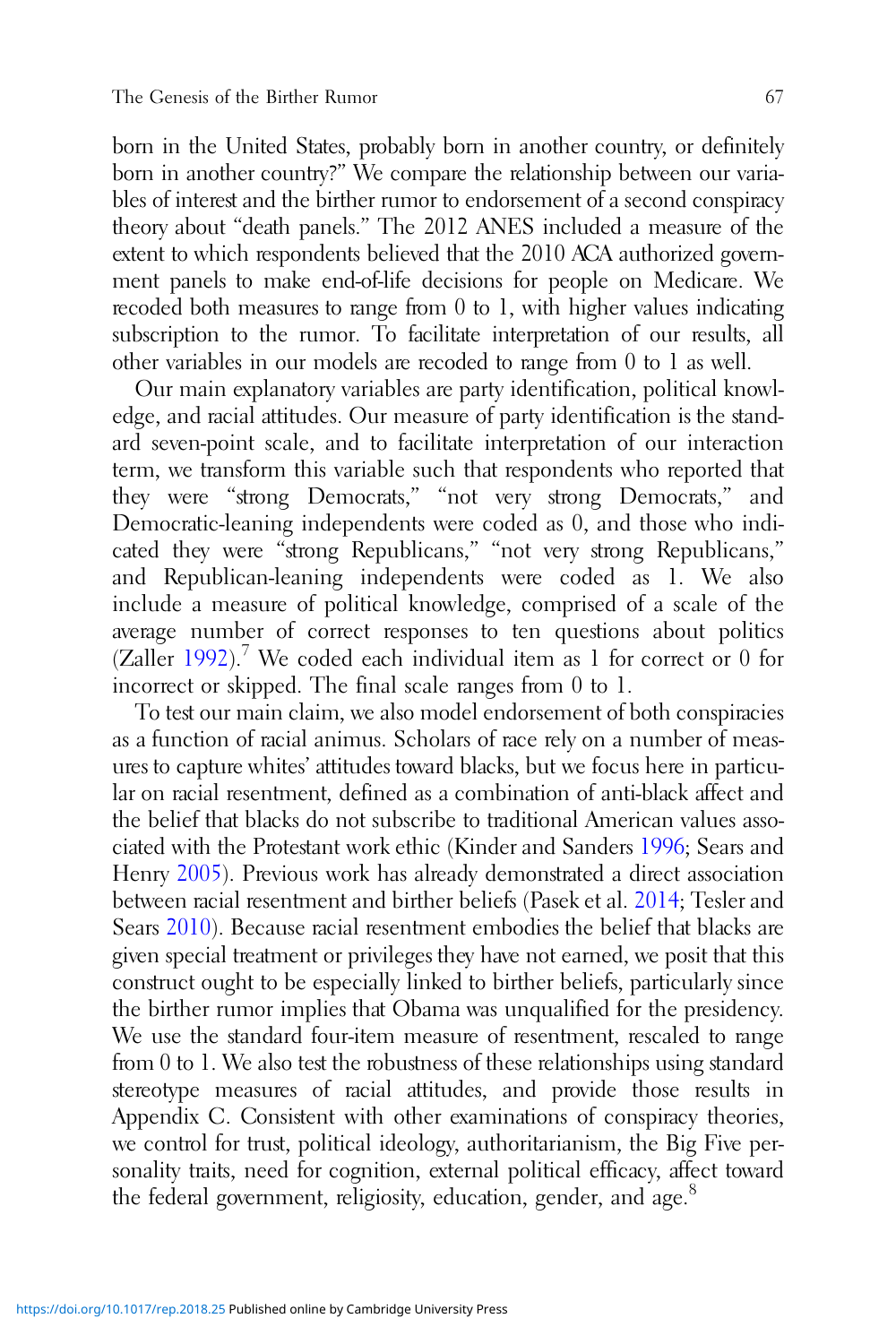

FIGURE 1. Birther beliefs by party identification. Source: 2012 ANES Time Series (face-to-face). Data are weighted.

# RESULTS

We begin first with a simple analysis in which we compare the distribution of birther rumors by partisanship. In Figure 1, we can see there are sharp partisan distinctions in subscription to the birther rumor. While a majority of both Republicans and Democrats believe Obama was likely born in the United States, far more Democrats are certain of this than Republicans. Approximately 89% of very strong Democrats report that Obama was born in the United States, compared with 62% of very strong Republicans. Conversely, roughly 38% of very strong Republicans indicated on the survey that Obama was probably born in another country, compared with only approximately 11% of very strong Democrats. We can see from the chart that these trends are similar across different levels of strength of partisanship. Weakly identified and leaning Democrats are more confident Obama was born in the United States than are weakly identified and leaning Republicans.

Next, we consider which partisans are more likely to endorse the birther rumor. First, however, recall that we posited that racial animus ought to be associated with endorsement of the birther rumor, potentially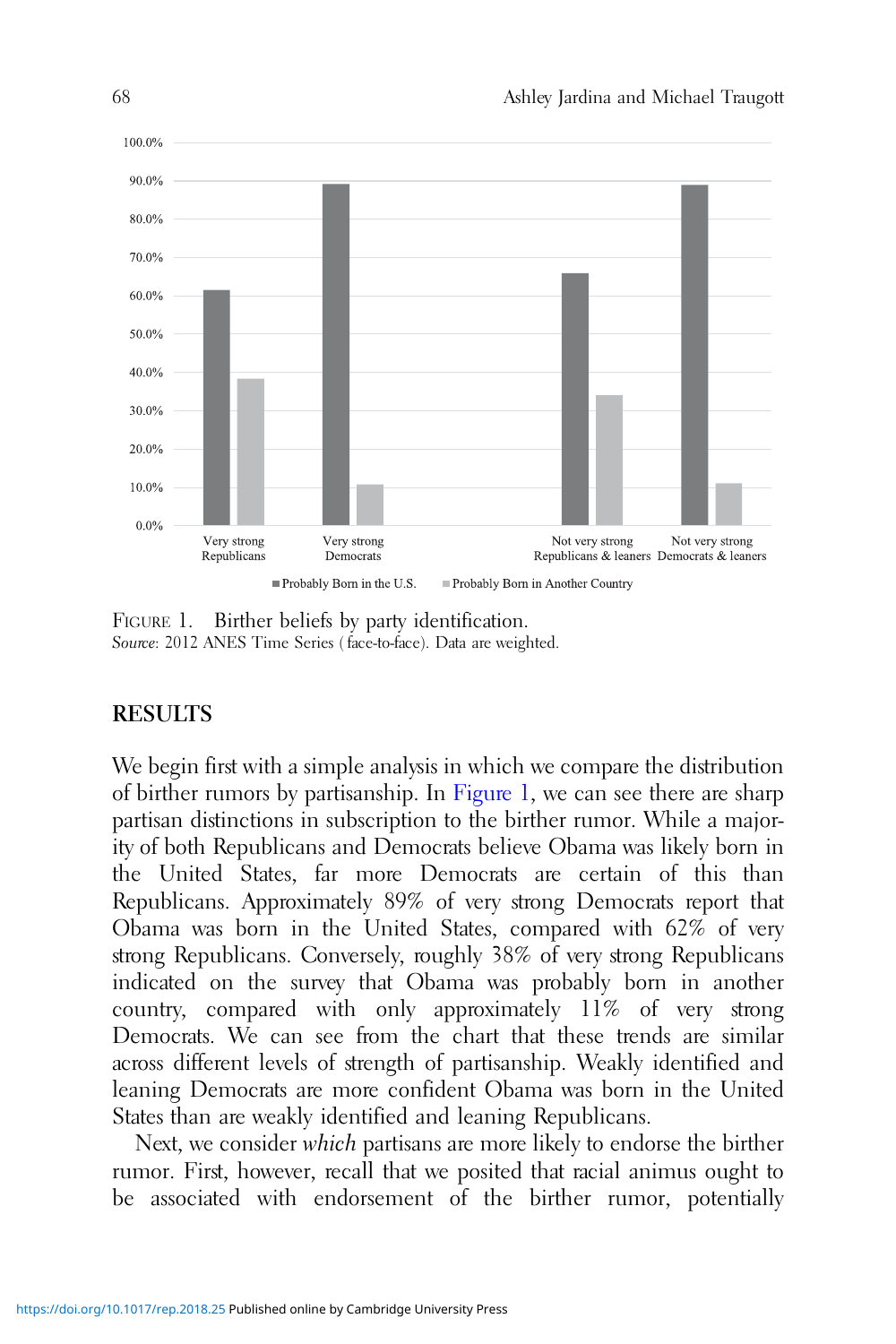independent of partisanship, as others have demonstrated. We would not expect, however, for racial attitudes to predict a propensity to believe other rumors, like the one about death panels. In the first two columns of [Table 1](#page-10-0), labeled as model 1, we examine birther and death panel beliefs as a function of party identification, racial resentment, political knowledge, and the controls described above.<sup>9</sup> We find, as anticipated, that racial resentment strongly and significantly predicts stronger skepticism about Obama's birthplace; and of course, partisanship is also significantly linked to the birther rumor, even after taking other factors into account. When model 1 is applied to death panels, however, we see that neither racial attitudes nor partisanship are associated with belief in this conspiracy. Both rumors, however, are associated with political knowledge. All else equal, more knowledgeable individuals appear less likely to subscribe to either rumor.

What happens, however, when we examine the effect of racial attitudes, conditional on partisanship? Are white Democrats and Republicans equally pushed by their racial attitudes to adopt the birther rumor? In model 2, we interact partisanship and racial resentment. Looking first at the effect of partisanship among those low on racial resentment, we see a positive but insignificant effect. In other words, strong Republicans at the lowest level of racial resentment are not significantly more likely to believe either the birther rumor or the death panel rumor. What is more, the results suggest that Democrats with higher levels of racial resentment are also not significantly inclined to adopt either rumor. We do, however, observe an effect on our interaction term, although we note the effect in this model achieves only marginal significance. Strong Republicans with higher levels of racial animus are more inclined to believe the birther rumor, but not the death panel rumor.

In model 3, we regress both the birther and the death panel rumors on a fuller model that includes the three-way interaction of partisanship, racial resentment, and political knowledge. We find, first, that the coefficient on party identification is large, positive, and statistically significant for the birther rumor. However, it has no significant relationship with respect to the death panel rumor. It also appears that partisanship and knowledge matter independent of racial animus. Republicans both low on resentment and low on knowledge are also more inclined to doubt Obama's birthplace. Thus, we find some confirmation that partisanship might drive individuals toward the birther rumor even when knowledge is low.

In the next row, we see the effect of racial resentment on rumor subscription among Democrats low on knowledge. Here, too, the effect is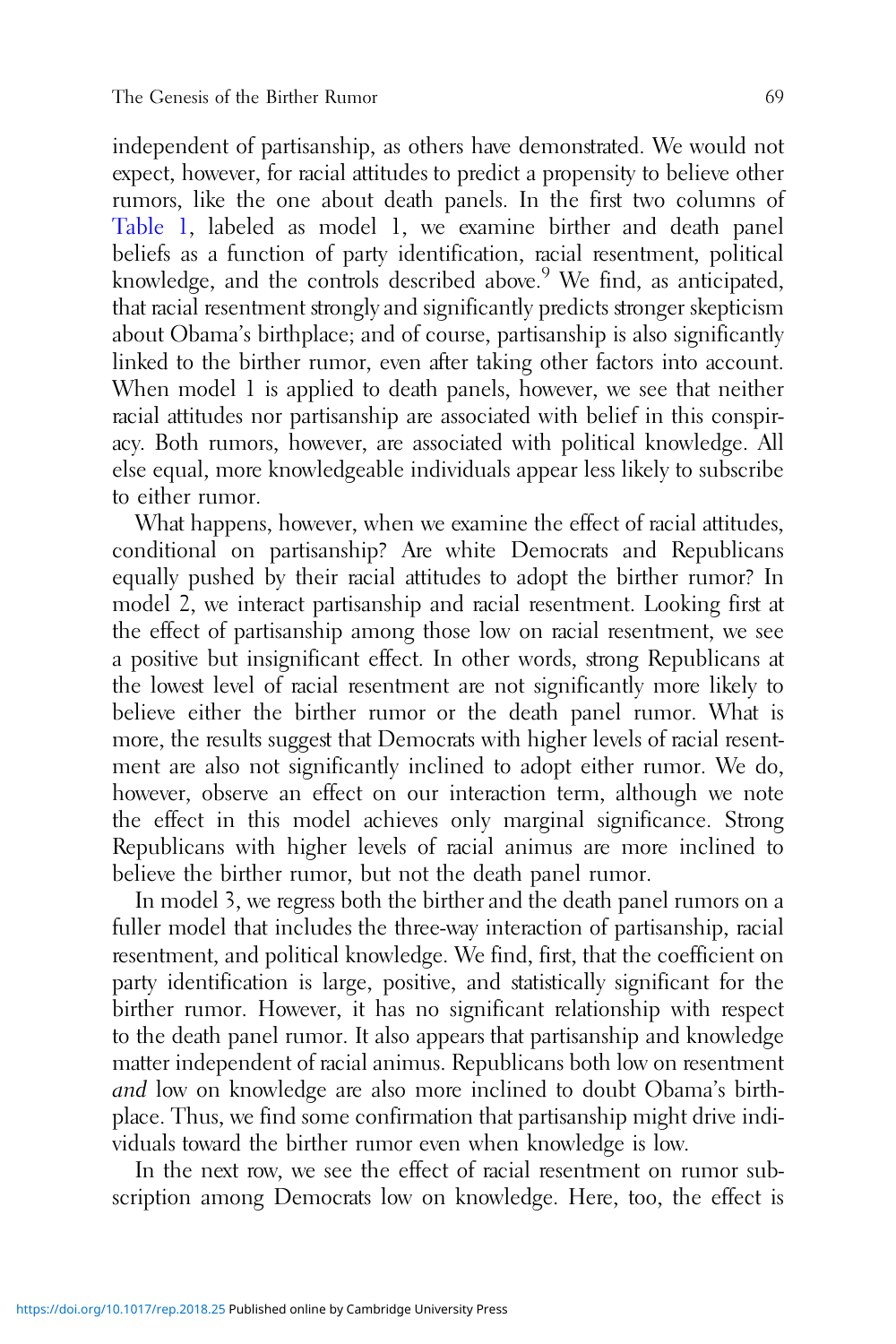<span id="page-10-0"></span>

|                                                             | Model 1            |                    | Model 2            |                    | Model 3            |                    |
|-------------------------------------------------------------|--------------------|--------------------|--------------------|--------------------|--------------------|--------------------|
|                                                             | <b>Birther</b>     | Death panel        | Birther            | Death panel        | Birther            | Death panel        |
| Republican                                                  | $0.152***(0.035)$  | 0.014(0.041)       | 0.031(0.076)       | 0.010(0.090)       | $0.527***(0.181)$  | 0.168(0.182)       |
| Racial resentment                                           | $0.161***(0.059)$  | 0.063(0.069)       | 0.069(0.069)       | 0.060(0.081)       | $0.375**$ (0.159)  | $-0.109(0.178)$    |
| Knowledge                                                   | $-0.283***(0.061)$ | $-0.148**$ (0.071) | $-0.300***(0.061)$ | $-0.148**$ (0.071) | 0.007(0.128)       | $-0.349**$ (0.145) |
| Republican $\times$ racial<br>resentment                    |                    |                    | $0.181*$ (0.104)   | 0.006(0.127)       | $-0.592**$ (0.266) | $-0.265(0.281)$    |
| Racial resentment ×<br>knowledge                            |                    |                    |                    |                    | $-0.603**$ (0.244) | 0.294(0.316)       |
| $Republican \times knowledge$                               |                    |                    |                    |                    | $-0.915***(0.277)$ | $-0.286(0.284)$    |
| Republican $\times$ racial<br>$resentment \times knowledge$ |                    |                    |                    |                    | $1.472***(0.429)$  | 0.511(0.474)       |
| Constant                                                    | 0.097(0.105)       | $0.363***(0.129)$  | 0.156(0.107)       | $0.365***(0.131)$  | $-0.039(0.128)$    | $0.487***(0.155)$  |
| Observations                                                | 629                | 546                | 629                | 546                | 629                | 546                |
| $R^2$                                                       | 0.384              | 0.248              | 0.388              | 0.248              | 0.403              | 0.259              |

n endorsement of two conspiracy theories

Note: Table entries are unstandardized regression coefficients. Standard errors are in parentheses. Models include only non-Hispanic whites. Higher values of dependent variable indicate endorsement of rumor. Models control for ideology, trust, Big Five personality traits, authoritarianism, need to evaluate, affect toward the federal government, religiosity, education, gender, and age. Source: 2012 ANES Time Series ( face-to-face). Data are weighted.

\*\*\* $p < 0.01$ , \*\* $p < 0.05$ , \* $p < 0.1$ .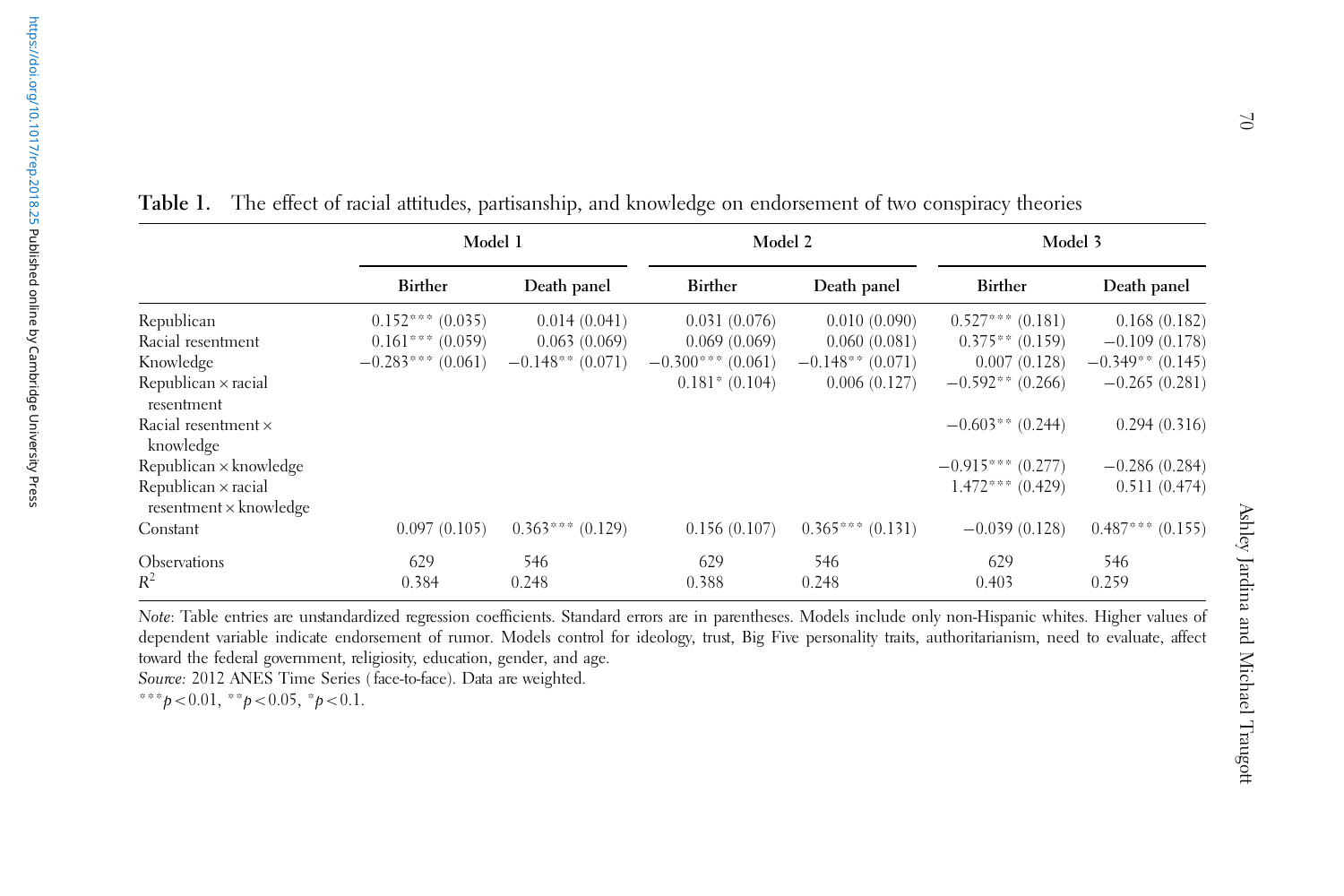significant. Democrats low on knowledge and high on resentment are more likely to adopt birther beliefs. Again, we observe no such relationship, however, with respect to the death panel rumor. Thus, there is some evidence that racial resentment might compel members of the Democratic party to adopt the birther rumor, at least when knowledge is low.

Nevertheless, our main relationship of interest revolves around the interaction of partisanship, racial animus, and knowledge. We find, as expected, that the relationship is powerful, positive, and statistically significant. Republicans high on knowledge and racial resentment are significantly more inclined to adopt the birther rumor. We observe no significant effect, however, when it comes to the death panel rumor.

To illustrate our findings more distinctly, we graph in [Figure 2](#page-12-0) the shape of the interactions for belief in the birther rumor, comparing Democrats and Republicans, low and high on knowledge, across levels of racial resentment.<sup>10</sup> In the left panel of the figure, we largely see convergence. Democrats who are high on resentment and low on knowledge are more inclined to believe the birther rumor. At the highest level of resentment, the effect on rumor adoption between Republicans and Democrats low on knowledge is quite similar.

A more interesting story, however, appears among those higher on knowledge. In the right panel, we see, as we expected, that at the highest level of knowledge, racially resentful Republicans are more likely to subscribe to the birther rumor, compared with those low on resentment. In fact, high knowledge Republicans who are low on the resentment scale are pulled in the opposite direction; they are more likely to believe Obama was born in the United States. But at the middle to high-end of the resentment scale, the effect is positive and significant. For Democrats, however, knowledge works differently; higher knowledge Democrats are much less disposed to endorse the rumor, despite their levels of racial resentment.<sup>11</sup> In short, and consistent with a motivated reasoning perspective, it is Republicans who are racially resentful and more politically sophisticated who are more likely to endorse the birther rumor—a conspiracy theory that is both partisan and intended to racially other its target, Barack Obama.

# DISCUSSION

The results presented here replicate and synthesize prior research on conspiratorial thinking generally with results from studies of support for the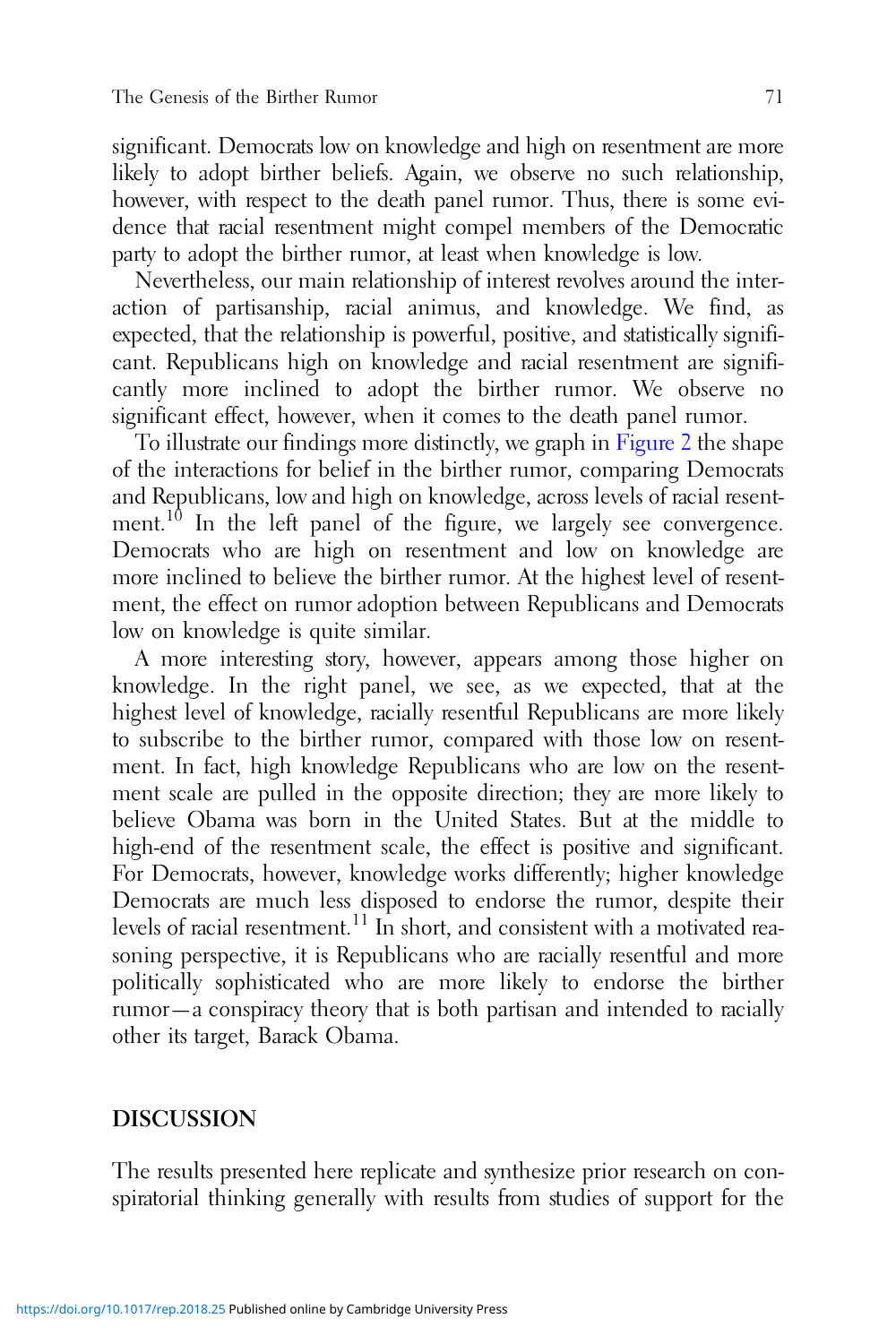<span id="page-12-0"></span>

FIGURE 2. The effect of racial resentment on endorsement of birther rumor for Democrats and Republicans by high and low knowledge. Source: 2012 American National Election Study (face-to-face). Data are weighted. Light dashed lines represent 95% confidence intervals.

birther rumor about Barack Obama in particular. Much of the previous research examining the psychological underpinnings of conspiracy theories does not consider the potential role of group attitudes. Here, we focused solely on whites, with the expectation that because of the birther rumor's racialized nature, whites' attitudes toward blacks would be of special importance. Indeed, we find, as have others, that racial animus is significantly associated with whites' propensity to adopt the birther rumor. Such attitudes are not, however, brought to bear on a nonracialized conspiracy theory like the death panel rumor.

We also add an important nuance to our claim about the importance of group attitudes in conspiratorial thinking by investigating the relative effect of political knowledge and partisanship. We argue, consistent with prior work on motivated reasoning, that individuals ought to be predisposed to accept political information that is consistent with not only their preexisting partisan beliefs, but also with their group attitudes. What is more, we suggested that it ought to be those who are more politically sophisticated who are most motivated and capable of processing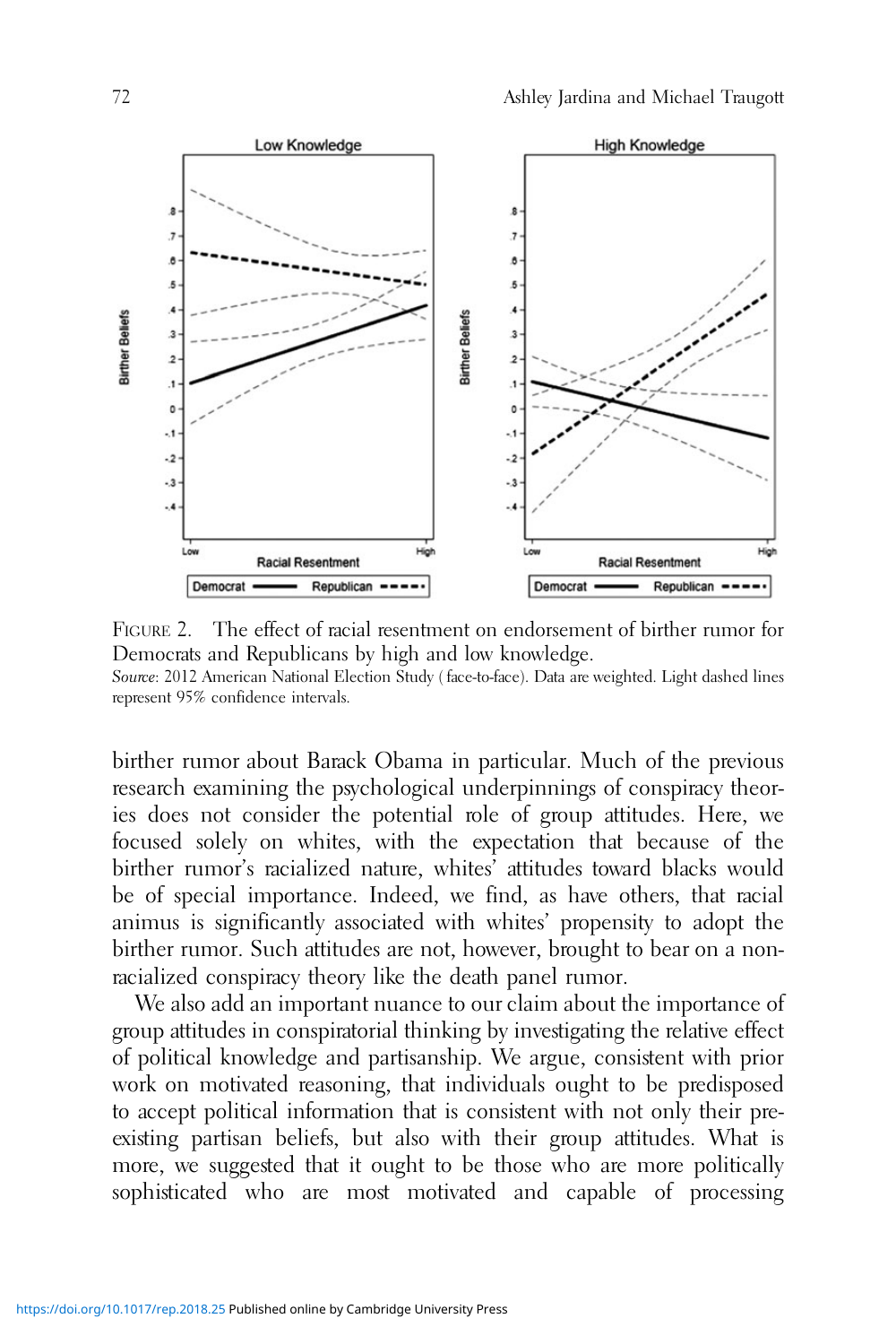conspiratorial information in this way. Thus, the partisan aspects of the birther rumor, coupled with its racialized nature, meant that we anticipated that a particular set of political sophisticates ought to have been most likely to endorse this conspiracy theory. Indeed, we find that it is racially resentful Republicans with higher levels of political knowledge who are most likely to adopt the rumor.

Our work, however, does not merely re-emphasize the importance of group attitudes when it comes to conspiratorial thinking. It also raises an important point about treating conspiratorial thinking similarly to the way we think about other types of public opinion, as scholars argue we should. If we are to do so, we must not only take group attitudes into account, but we must also consider the possibility that different groups might accept or reject certain conspiracy theories at different rates depending on their in-group identities and out-group attitudes. Thus, just like other forms of public opinion, we might not expect all racial groups to take up rumors at the same rate or for the same reasons. As a result, moving forward, scholars and pollsters should consider examining subscription to some conspiracy theories separately by subgroup populations, particularly when such rumors implicate group identities or group hostilities. We note that this is a challenging task. Research in this area may currently be limited by a number of factors, which often do not co-occur in a single data collection: the relatively small sample sizes of non-white population groups in most national surveys, the lack of measures of affect toward "other" groups, and belief in specific rumors or conspiracy theories that might have a specific relevance for that group and not others. Nevertheless, when it comes to the endorsement of conspiracy theories and political rumors, our results here speak to the potential importance of taking group attitudes and identities into account.

## ACKNOWLEDGMENTS

The authors would like to thank Vincent Hutchings, Josh Pasek, and Spencer Piston for their helpful feedback on the manuscript.

### **NOTES**

<sup>1.</sup> For a chronological summary of events surrounding the development of the birther movement, see [http://www.theatlanticwire.com/politics/2012/05/slow-evolution-birther-donald-trump-case-study/](http://www.theatlanticwire.com/politics/2012/05/slow-evolution-birther-donald-trump-case-study/52830/) [52830/](http://www.theatlanticwire.com/politics/2012/05/slow-evolution-birther-donald-trump-case-study/52830/).

<sup>2.</sup> See online appendix to Garrett [\(2011](#page-15-0)) for the survey results described here.

<sup>3.</sup> <https://today.yougov.com/news/2017/12/08/republicans-see-little-need-russia-investigation/>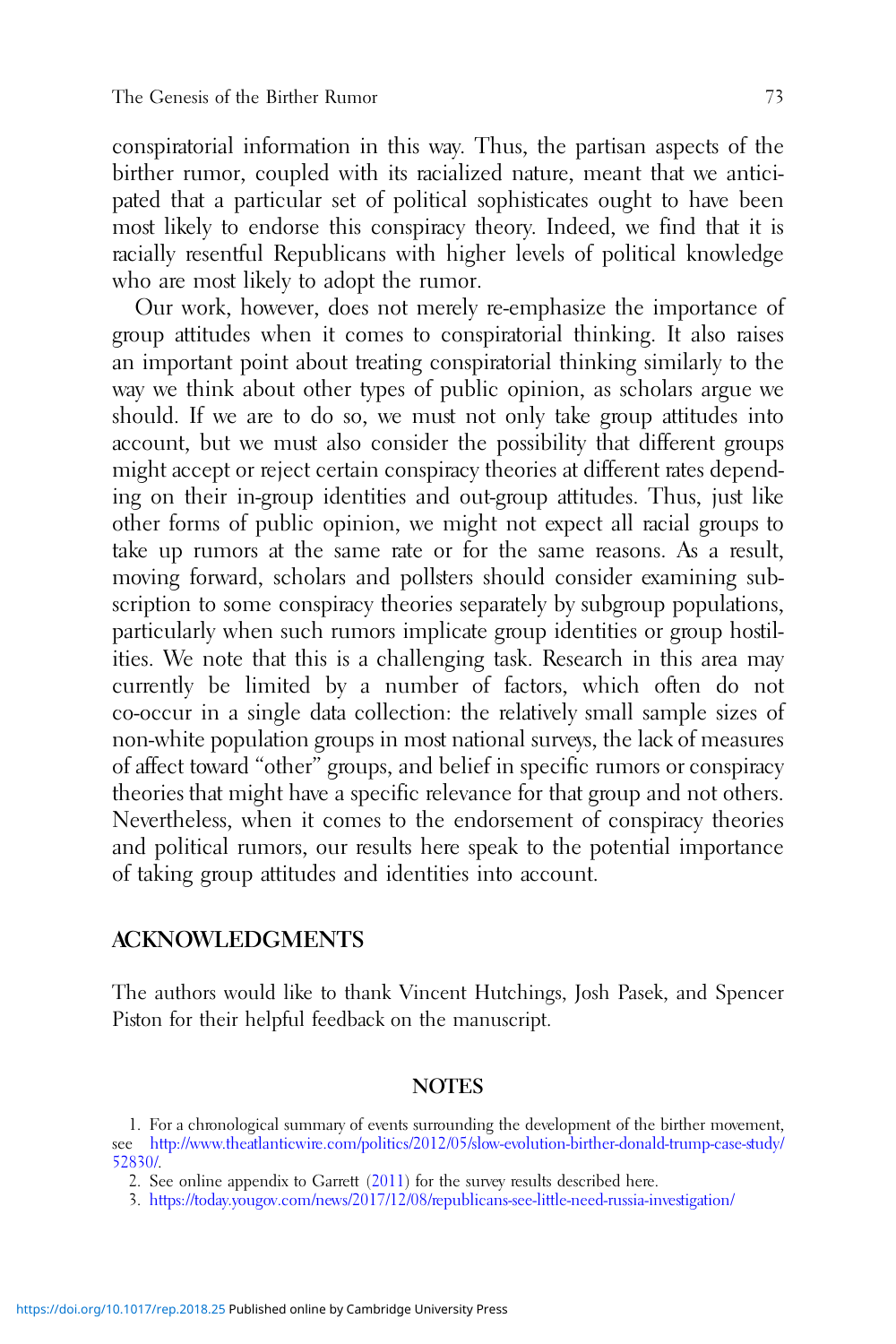<span id="page-14-0"></span>4. For an exception, see Ecker, Hogan, and Lewandowsky (2017).

5. One might argue that because of the racialization of the Affordable Care Act (Banks 2014; Tesler [2010\)](#page-16-0), we might also observe a relationship between racial attitudes and the death panel conspiracy. We argue, however, that because the question wording about this experiment refers to the ACA, and not to "Obamacare" that individuals are less likely to make this connection. In other words, we do not believe that the death panel rumor is racialized.

6. We analyze the face-to-face sample, but our results are robust to using the web only sample as well. We choose not to combine the samples out of concern for mode differences that might artificially affect the results.

7.  $\alpha = .73$ .

8. We describe the items that comprise these and the other measures in our model in Appendix A.

9. We model rumor endorsement using OLS regressions for ease of interpretation, but replication of estimations using ordered probit yield very similar results.

10. High knowledge respondents are those at the very high end of the scale. Low knowledge respondents are those at the second lowest level of knowledge. We choose this cut point because very few respondents got every single one of the knowledge questions incorrect.

11. We note here that it appears that high knowledge Democrats who are high on racial resentment seem much less likely to endorse the rumor. But we also draw readers' attention to the larger confidence intervals at the extreme end of the scale, and note that the number of survey respondents who are very strong Democrats, very high on political knowledge, and very high on racial resentment, is rather small. Thus, this somewhat unusual set of individuals is likely exaggerating the effects observed here.

### REFERENCES

- Abalakina-paap, Marina, Walter G. Stephan, and W. Larry Gregory. 1999. "Beliefs in Conspiracies." Political Psychology 20 (3): 637–47.
- Baldassarri, Delia, and Andrew Gelman. 2008. "Partisans without Constraint: Political Polarization and Trends in American Public Opinion." American Journal of Sociology 114 (2): 408–46.
- Banks, Antoine J. 2014. "The Public's Anger: White Racial Attitudes and Opinions Toward Health Care Reform." Political Behavior 36 (3): 493–514.
- Bartels, Larry M. 2008. Unequal Democracy: The Political Economy of the New Gilded Age. Princeton, New Jersey: Princeton University Press.
- Berelson, Bernard R., Paul F. Lazarsfeld, and William N. McPhee. 1954. Voting: A Study of Opinion Formation in a Presidential Campaign. Chicago: University of Chicago Press.
- Berinsky, Adam J. 2017. "Rumors and Health Care Reform: Experiments in Political Misinformation." British Journal of Political Science 47 (2): 241–62.
- Berinsky, Adam J. 2011. Rumors, Truths, and Reality: A Study of Political Misinformation. Cambridge, MA: Massachusetts Institute of Technology.
- Bolsen, Toby, James N. Druckman, and Fay Lomax Cook. 2014. "The Influence of Partisan Motivated Reasoning on Public Opinion." Political Behavior 36 (2): 235–62.
- Campbell, Angus, Philip E. Converse, Warren E. Miller, and Donald E. Stokes. 1960. The American Voter. Chicago: University Of Chicago Press.
- Ecker, Ullrich K. H., Joshua L. Hogan, and Stephan Lewandowsky. 2017. "Reminders and Repetition of Misinformation: Helping or Hindering Its Retraction?" Journal of Applied Research in Memory and Cognition 6 (2): 185–92.

Edelman, Murray. 1964. The Symbolic Uses of Politics. Urbana: University of Illinois Press.

Fetzer, James H. 2004. "Disinformation: The Use of False Information." Minds and Machines 14 (2): 231–40.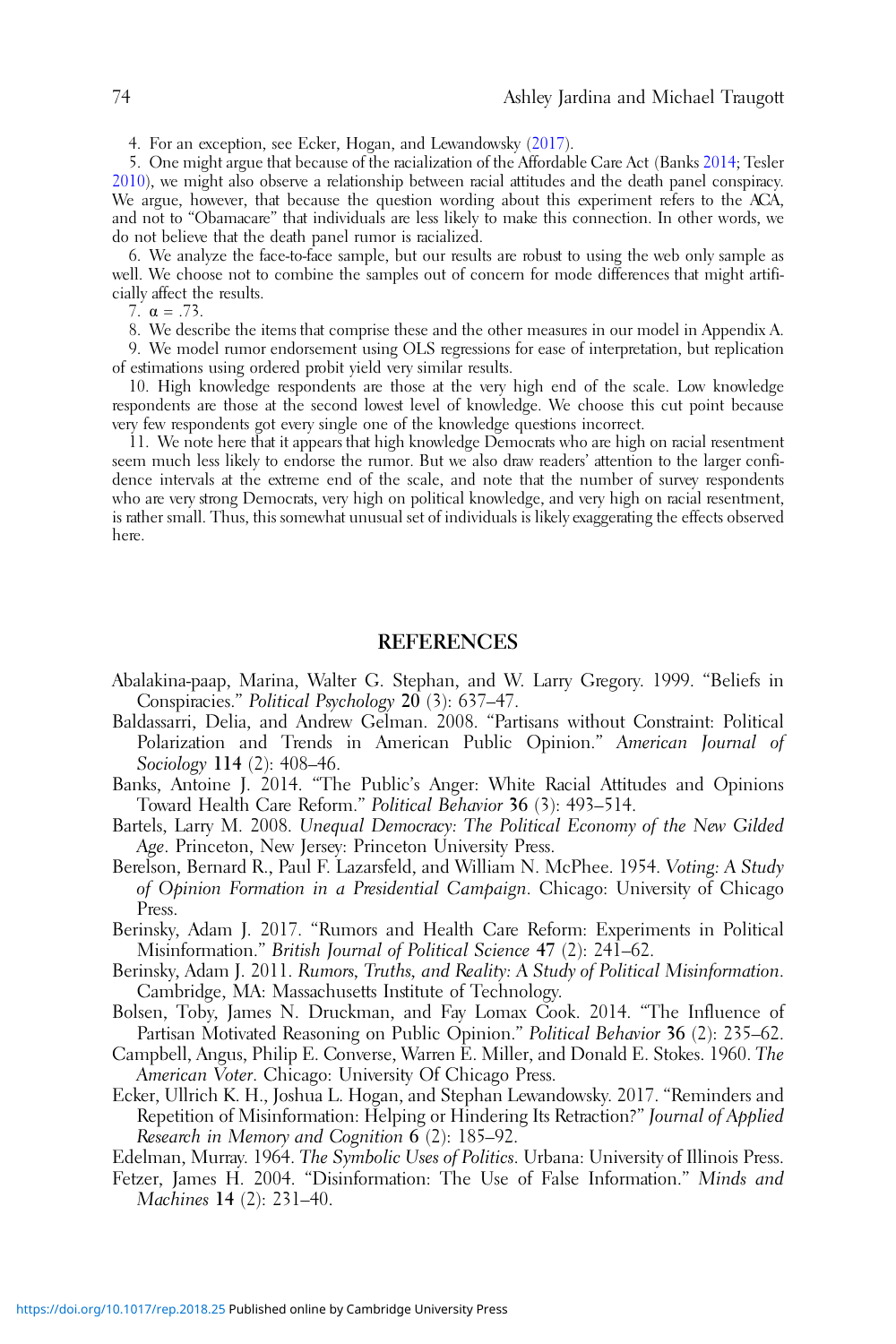- <span id="page-15-0"></span>Fisher, Dana R., Joseph Waggle, and Philip Leifeld. 2013. "Where Does Political Polarization Come From? Locating Polarization Within the U.S. Climate Change Debate." American Behavioral Scientist 57 (1): 70–92.
- Garrett, R. Kelly. 2011. "Troubling Consequences of Online. Political Rumoring." Human Communication Research 37 (2): 255–74.
- Gentzkow,Matthew A., and JesseM. Shapiro. 2004. "Media, Education and Anti-Americanism in the Muslim World." The Journal of Economic Perspectives 18 (3): 117–33.
- Goertzel, Ted. 1994. "Belief in Conspiracy Theories." Political Psychology 15 (4): 731–42.
- Green, Donald P., Bradley Palmquist, and Eric Schickler. 2002. Partisan Hearts and Minds: Political Parties and the Social Identities of Voters. New Haven: Yale University Press.
- Hofstadter, Richard. 1965. The Paranoid Style in American Politics and Other Essays. New York: Knopf.
- Huddy, Leonie, Lilliana Mason, and Lene Aarøe. 2015. "Expressive Partisanship: Campaign Involvement, Political Emotion, and Partisan Identity." American Political Science Review 109 (1): 1–17.
- Hughey, Matthew W. 2012. "Show Me Your Papers! Obama's Birth and the Whiteness of Belonging." Qualitative Sociology 35 (2): 163-81.
- Iyengar, Shanto. 1991. Is Anyone Responsible? Chicago: University of Chicago Press.
- Iyengar, Shanto, and Sean J. Westwood. 2014. "Fear and Loathing across Party Lines: New Evidence on Group Polarization." American Journal of Political Science 59 (3): 690–707.
- Kahan, Dan M. 2016. "The Politically Motivated Reasoning Paradigm, Part 1: What Politically Motivated Reasoning Is and How to Measure It." Emerging Trends in Social & Behavioral Sciences, eds. Robert A Scott and Stephan M Kosslyn. New York: John Wiley & Sons, Inc. 1–15.
- Kinder, Donald R., and Allison Dale-Riddle. 2012. The End of Race?: Obama, 2008, and Racial Politics in America. New Haven: Yale University Press.
- Kinder, Donald R., and Lynn M. Sanders. 1996. Divided by Color. Chicago: University of Chicago Press.
- Kinder, Donald R., and Nicholas J. G. Winter. 2001. "Exploring the Racial Divide: Blacks, Whites, and Opinion on National Policy." American Journal of Political Science 45 (2): 439–56.
- Krouwel, Andre, Yordan Kutiyski, Jan-Willem van Prooijen, Johan Martinsson, and Elias Markstedt. 2017. "Does Extreme Political Ideology Predict Conspiracy Beliefs, Economic Evaluations and Political Trust? Evidence from Sweden." Journal of Social and Political Psychology 5 (2): 435–62.
- Kuklinski, James H., Paul J. Quirk, Jennifer Jerit, David Schwieder, and Robert F. Rich. 2000. "Misinformation and the Currency of Democratic Citizenship." The Journal of Politics 62 (3): 790–816.
- Kunda, Ziva. 1990. "The Case for Motivated Reasoning." Psychological Bulletin 108 (3): 480–98.
- Lewandowsky, Stephan, Ullrich K.H. Ecker, Colleen M. Seifert, Norbert Schwarz, and John Cook. 2012. "Misinformation and Its Correction." Psychological Science in the Public Interest 13 (3): 106–31. <http://journals.sagepub.com/doi/10.1177/1529100612451018>
- Lewandowsky, Stephan, Klaus Oberauer, and Gilles E. Gignac. 2013. "NASA Faked the Moon Landing-Therefore, (Climate) Science Is a Hoax: An Anatomy of the Motivated Rejection of Science." Psychological Science 24 (5): 622–33.
- Lewandowsky, Stephan, Werner G. K. Stritzke, Klaus Oberauer, and Michael Morales. 2005. "Memory for Fact, Fiction, and Misinformation." Psychological Science 16 (3): 190–95.
- Lewis-Beck, Michael S., Charles Tien, and Richard Nadeau. 2010. "Obama's Missed Landslide: A Racial Cost?" PS: Political Science and Politics 43 (1): 69-76.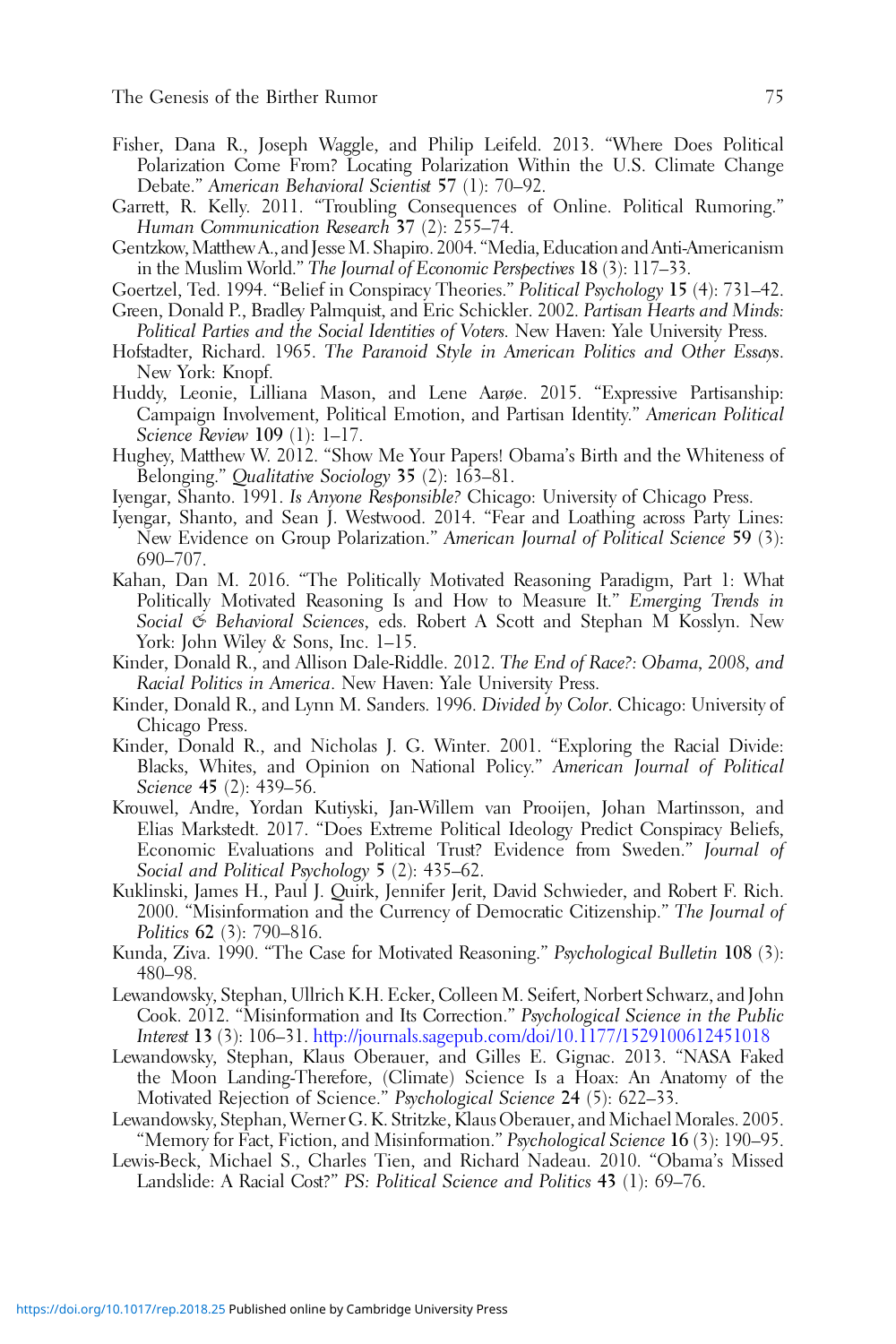- <span id="page-16-0"></span>Lodge, Milton G. and Charles S. Taber. 2013. The Rationalizing Voter. New York: Cambridge University Press.
- McCarty, Nolan C., Keith T. Poole, and Howard R. Rosenthal. 2006. Polarized America: The Dance of Ideology and Unequal Riches. Cambridge, MA: MIT Press.
- McLaughlin, Bryan. 2018. "Commitment to the Team." Journal of Media Psychology 30 (1):41–51.
- Miller, Joanne M., Kyle L. Saunders, and Christina E. Farhart. 2016. "Conspiracy Endorsement as Motivated Reasoning: The Moderating Roles of Political Knowledge and Trust." American Journal of Political Science 60(4): 1–21.
- Nisbet, Erik C., Kathryn E. Cooper, and R. Kelly Garrett. 2015. "The Partisan Brain: How Dissonant Science Messages Lead Conservatives and Liberals to (Dis)Trust Science." Annals of the American Academy of Political and Social Science 658 (1): 36–66.
- Nyhan, Brendan. 2009. "9/11 and Birther Misperceptions Compared." [http://www.](http://www.brendan-nyhan.com/blog/2009/08/911-and-birther-misperceptions-compared.html) [brendan-nyhan.com/blog/2009/08/911-and-birther-misperceptions-compared.html.](http://www.brendan-nyhan.com/blog/2009/08/911-and-birther-misperceptions-compared.html)
- Nyhan, Brendan, and Jason Reifler. 2010. "When Corrections Fail: The Persistence of Political Misperceptions." Political Behavior 32 (2): 303–30.
- Oliver, J. Eric, and Thomas J. Wood. 2014. "Conspiracy Theories and the Paranoid Style(s) of Mass Opinion." American Journal of Political Science 58 (4): 952–66.
- Pasek, Josh, Tobias H. Stark, Jon A. Krosnick, and Trevor Tompson. 2014. "What Motivates a Conspiracy Theory? Birther Beliefs, Partisanship, Liberal-Conservative Ideology, and Anti-Black Attitudes." Electoral Studies 40: 482–89.
- Piston, Spencer. 2010. "How Explicit Racial Prejudice Hurt Obama in the 2008 Election." Political Behavior 32 (4): 431–51.
- Ramsay, Clay, StevenKull, Evan Lewis, and Stefan Subias. 2010. "Misinformation and the 2010 Election: A Study of the US Electorate." <http://drum.lib.umd.edu/handle/1903/11375>.
- Sears, David O., and P.J. Henry. 2005. "Over Thirty Years Later: A Contemporary Look at Symbolic Racism." Advances in Experimental Social Psychology 37: 95–150.
- Swami, Viren, Rebecca Coles, Stefan Stieger, Jakob Pietschnig, Adrian Furnham, Sherry Rehim, and Martin Voracek. 2011. "Conspiracist Ideation in Britain and Austria: Evidence of a Monological Belief System and Associations between Individual Psychological Differences and Real-World and Fictitious Conspiracy Theories." British Journal of Psychology 102 (3): 443–63.
- Swami, Viren. 2012. "Social Psychological Origins of Conspiracy Theories: The Case of the Jewish Conspiracy Theory in Malaysia." Frontiers in Psychology 3 (Aug): 1–9.
- Swami, Viren, Jakob Pietschnig, Ulrich S. Tran, Ingo W. Nader, Stefan Stieger, and Martin Voracek. 2013. "Lunar Lies: The Impact of Informational Framing and Individual Differences in Shaping Conspiracist Beliefs About the Moon Landings." Applied Cognitive Psychology 27 (1): 71–80.
- Swami, Viren, and Rebecca Coles. 2010. "The Turth is out There." The Psychologist 23 (7): 560–64.
- Taber, Charles S., and Milton Lodge. 2006. "Motivated Skepticism in the Evaluation of Political Beliefs." 50 (3): 755–69.
- Tesler, Michael. 2010. International Society for the Study of Political The Spillover of Radicalization into Health Care: How President Obama Polarizes Public Opinion By Racial Attitudes and Race.
- Tesler, Michael, and David O. Sears. 2010. America Obama's Race: The 2008 Election and the Dream of a Post-Racial America. Chicago: University of Chicago Press.
- Uscinski, Joseph E., Casey Klofstad, and Matthew D. Atkinson. 2016. "What Drives Conspiratorial Beliefs? The Role of Informational Cues and Predispositions." Political Research Quarterly 69 (1): 57–71.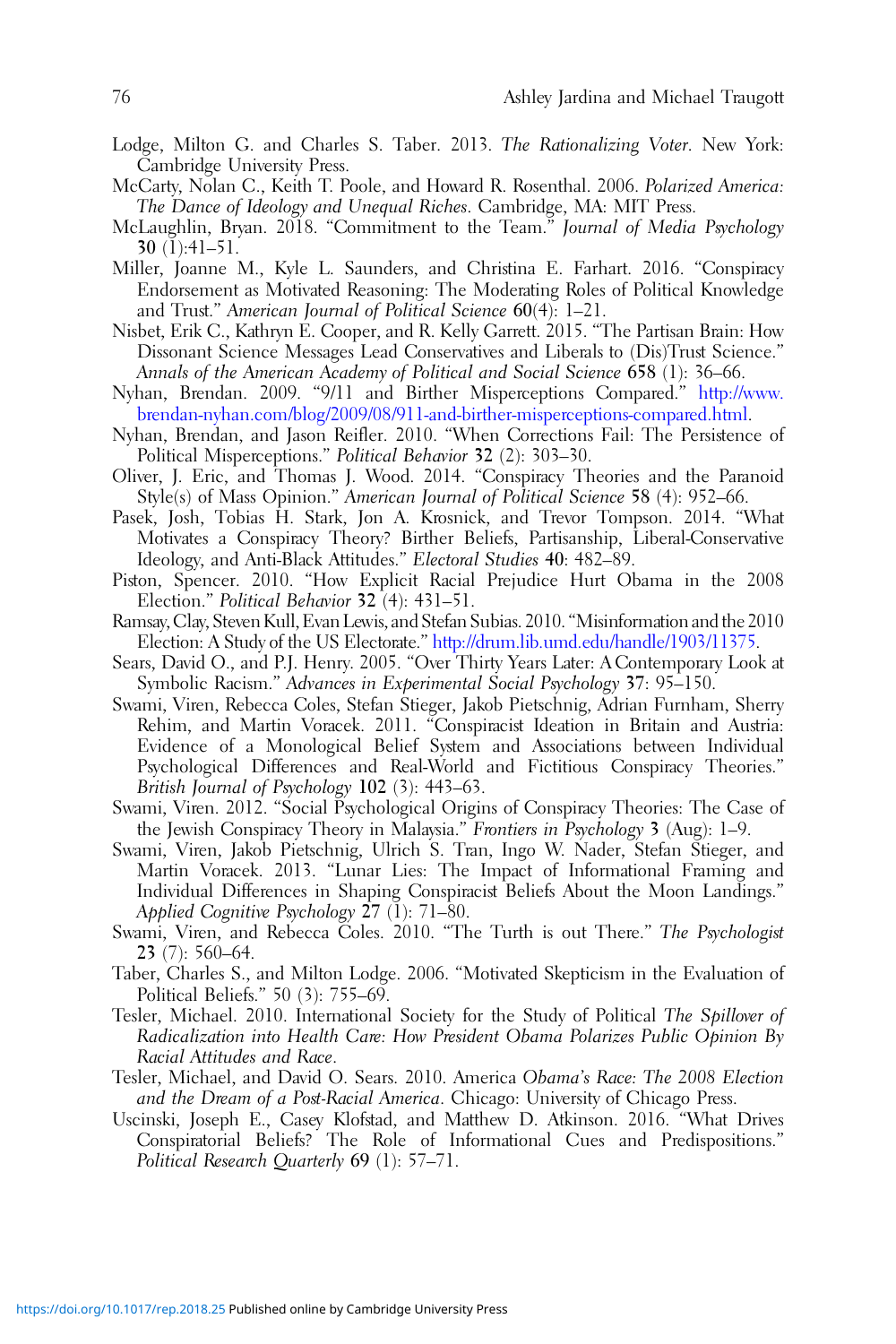- <span id="page-17-0"></span>Uscinski, Joseph E., and Joseph M. Parent. 2014. American Conspiracy Theories. New York: Oxford University Press.
- Zaller, John R. 1992. The Nature and Origins of Mass Opinion. New York: Cambridge University Press.
- Zonis, Marvin, and Craig M. Joseph. 1994. "Conspiracy Thinking in the Middle East." Political Psychology  $1\bar{5}$  (3): 443–59.

#### APPENDIX A

#### ANES Variable Names

For the question wording corresponding to the variables described here, see the 2012 ANES user guide at [http://electionstudies.org/studypages/anes\\_timeseries\\_2012/anes\\_](http://electionstudies.org/studypages/anes_timeseries_2012/anes_timeseries_2012_) [timeseries\\_2012\\_userguidecodebook.pdf.](http://electionstudies.org/studypages/anes_timeseries_2012/anes_timeseries_2012_)

Birther: nonmain\_born

Death panel: nonmain\_endlife

Racial resentment: resent\_workway, resent\_slavery, resent\_deserve, resent\_try

Partisanship: pid\_x

Ideology: libcpre\_self & libcpre\_choose

Political knowledge: preknow\_medicare, preknow\_leastsp, pre-know\_prestimes, preknow\_senterm, ofcrec\_speaker\_correct, ofcrec\_vp\_correct, ofcrec\_pmuk\_correct, ofcrec\_cj\_correct, knowl\_housemaj, knowl\_senmaj

General trust: trust\_social, trustgov\_trustgrev, trustgov\_trustgstd

Note: these items were part of a question working experiment. Therefore, in keeping with Miller, Saunders, and Farhart ([2016\)](#page-16-0), we standardized the measures before scaling them together into a scale with a mean of 0.

External efficacy: effic\_carerev; effic\_carestd

Affect toward federal government: ftgr\_fedgov

Big Five Personality traits: tipi\_extra, tipi\_crit, tipi\_dep, tipi\_anx, tipi\_open, tipi\_resv, tipi\_ warm, tipi\_disorg, tipi\_calm, tipi\_conv

Authoritarianism: auth\_ind, auth\_cur, auth\_obed, auth\_consid

Need to evaluate: cog\_opin\_x

Education: dem\_edugroup\_x

Religiosity: relig\_import

Sex: gender\_respondent\_x

Age: dem\_age\_r\_x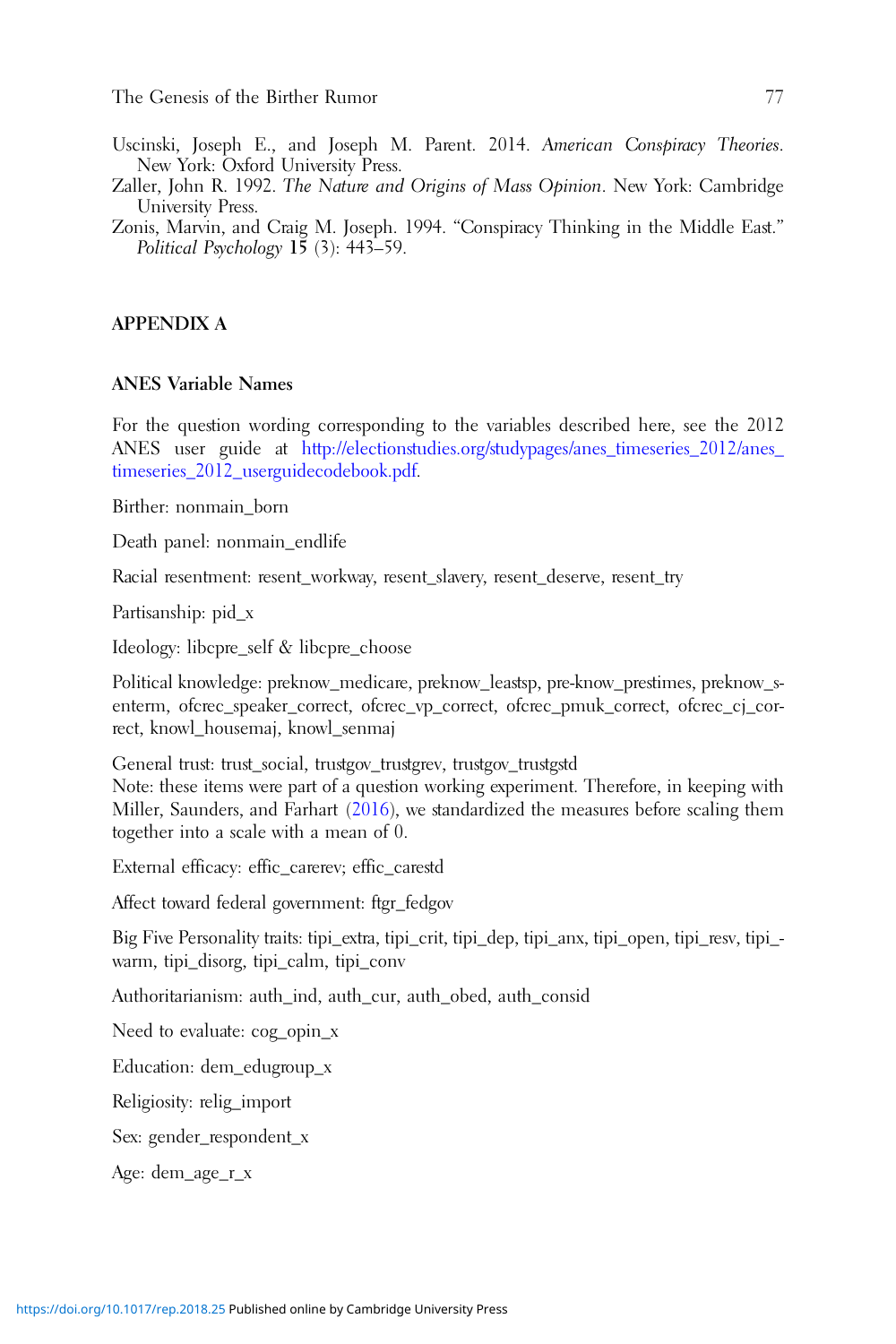|                                   | Model 1             |                   | Model 2                                 |                    | Model 3              |                    |
|-----------------------------------|---------------------|-------------------|-----------------------------------------|--------------------|----------------------|--------------------|
|                                   | <b>Birther</b>      | Death panel       | Birther                                 | Death panel        | <b>Birther</b>       | Death panel        |
| Republican                        | $0.152***(0.035)$   | 0.014(0.041)      | 0.031(0.076)                            | 0.010(0.090)       | $0.527***$ $(0.181)$ | 0.168(0.182)       |
| Racial resentment                 | $0.161***(0.059)$   | 0.063(0.069)      | 0.069(0.069)                            | 0.060(0.081)       | $0.375**$ (0.159)    | $-0.109(0.178)$    |
| Knowledge                         | $-0.283***$ (0.061) |                   | $-0.148***$ (0.071) $-0.300***$ (0.061) | $-0.148**$ (0.071) | 0.007(0.128)         | $-0.349**$ (0.145) |
| Republican × racial<br>resentment |                     |                   | $0.181*$ (0.104)                        | 0.006(0.127)       | $-0.592**$ (0.266)   | $-0.265(0.281)$    |
| Racial resentment ×<br>knowledge  |                     |                   |                                         |                    | $-0.603**$ (0.244)   | 0.294(0.316)       |
| Republican × knowledge            |                     |                   |                                         |                    | $-0.915***(0.277)$   | $-0.286(0.284)$    |
| Republican × racial               |                     |                   |                                         |                    | $1.472***(0.429)$    | 0.511(0.474)       |
| $Resentment \times$               |                     |                   |                                         |                    |                      |                    |
| knowledge                         |                     |                   |                                         |                    |                      |                    |
| Ideology                          | $0.158**$ (0.067)   | $0.306***(0.081)$ | $0.177***$ (0.068)                      | $0.307***(0.081)$  | $0.191***$ $(0.071)$ | $0.277***$ (0.088) |
| Trust                             | $-0.040**$ (0.017)  | $-0.006(0.018)$   | $-0.040**$ (0.017)                      | $-0.006(0.018)$    | $-0.041**$ (0.018)   | $-0.010(0.018)$    |
| Extraversion                      | $0.099*$ (0.051)    | $-0.067(0.065)$   | $0.098*(0.050)$                         | $-0.067(0.065)$    | $0.112**$ (0.049)    | $-0.059(0.064)$    |
| Agreeableness                     | 0.082(0.072)        | $-0.110(0.084)$   | 0.085(0.072)                            | $-0.110(0.084)$    | 0.103(0.072)         | $-0.092(0.084)$    |
| Conscientiousness                 | $-0.023(0.072)$     | 0.008(0.085)      | $-0.015(0.072)$                         | 0.008(0.085)       | $-0.008(0.070)$      | 0.002(0.081)       |
| Emotional stability               | 0.050(0.058)        | 0.030(0.072)      | 0.040(0.058)                            | 0.030(0.072)       | 0.025(0.057)         | 0.022(0.072)       |
| Openness                          | $-0.021(0.069)$     | 0.009(0.091)      | $-0.030(0.069)$                         | 0.009(0.090)       | $-0.041(0.067)$      | $-0.009(0.089)$    |
| Authoritarianism                  | 0.038(0.040)        | 0.063(0.047)      | 0.040(0.040)                            | 0.063(0.047)       | 0.043(0.040)         | 0.062(0.047)       |
| Political efficacy                | $-0.046(0.051)$     | $-0.071(0.061)$   | $-0.045(0.051)$                         | $-0.071(0.062)$    | $-0.054(0.050)$      | $-0.059(0.061)$    |
| Need to evaluate                  | 0.059(0.056)        | 0.065(0.072)      | 0.057(0.056)                            | 0.065(0.072)       | 0.056(0.055)         | 0.067(0.073)       |

Effect of Racial Attitudes, Partisanship, and Knowledge on Endorsement of Two Conspiracy Theories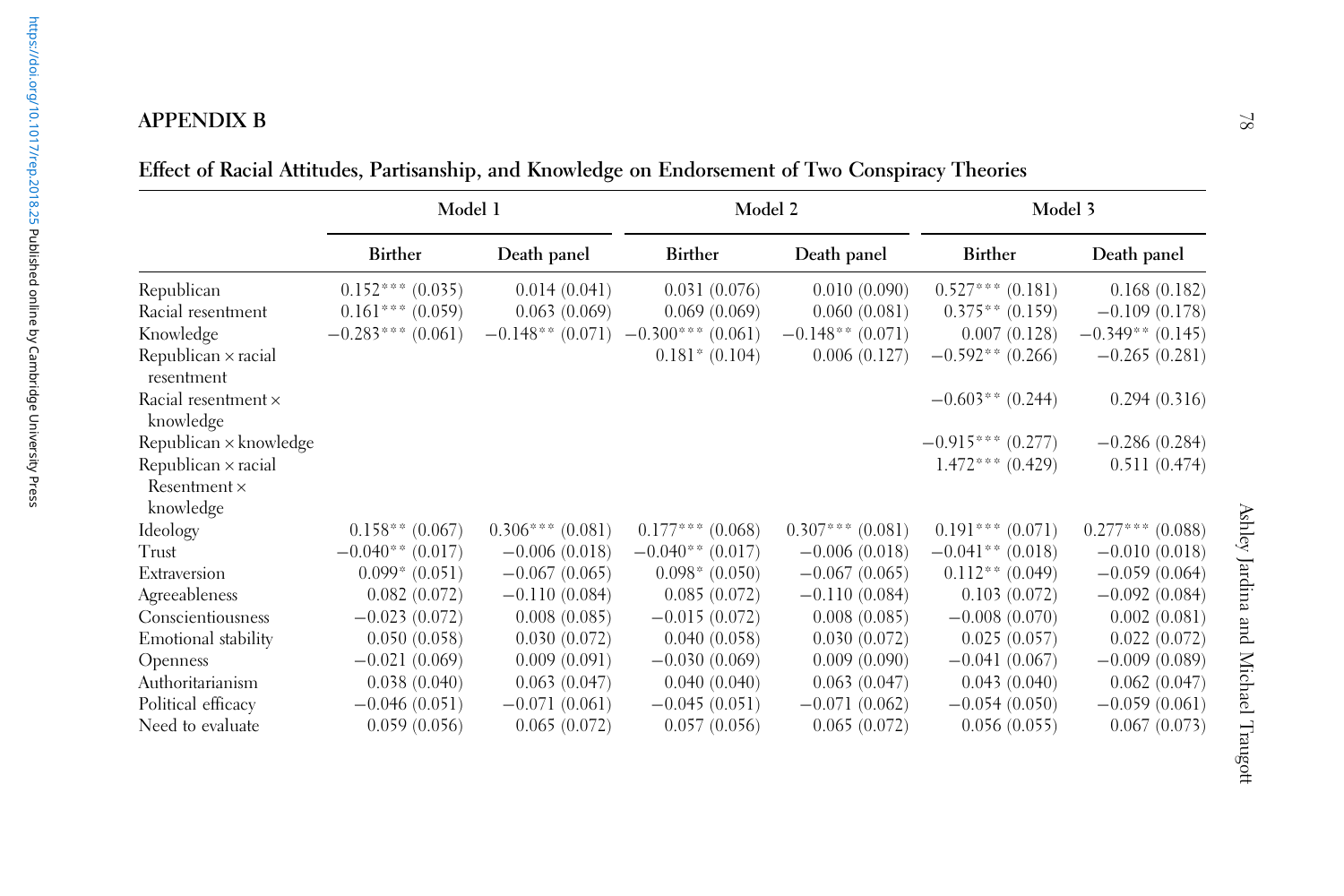| Federal government<br>feeling thermometer |                    |                   | $-0.187***$ (0.063) $-0.253***$ (0.073) $-0.194***$ (0.063) $-0.253***$ (0.073) $-0.188***$ (0.061) $-0.243***$ (0.073) |                   |                    |                   |
|-------------------------------------------|--------------------|-------------------|-------------------------------------------------------------------------------------------------------------------------|-------------------|--------------------|-------------------|
| Religiosity                               | 0.004(0.026)       | $0.069**$ (0.030) | 0.008(0.026)                                                                                                            | $0.069**$ (0.030) | 0.010(0.025)       | $0.077**$ (0.030) |
| Education                                 | $-0.116***(0.044)$ |                   | $-0.065(0.055)$ $-0.111***(0.043)$                                                                                      | $-0.064(0.055)$   | $-0.107**$ (0.044) | $-0.052(0.055)$   |
| Gender                                    | $-0.023(0.024)$    | 0.035(0.032)      | $-0.025(0.024)$                                                                                                         | 0.035(0.032)      | $-0.016(0.024)$    | 0.032(0.031)      |
| Age                                       | $0.201***(0.054)$  | $-0.052(0.066)$   | $0.192***(0.055)$                                                                                                       | $-0.052(0.066)$   | $0.194***(0.054)$  | $-0.061(0.065)$   |
| Constant                                  | 0.097(0.105)       | $0.363***(0.129)$ | 0.156(0.107)                                                                                                            | $0.365***(0.131)$ | $-0.039(0.128)$    | $0.487***(0.155)$ |
| <b>Observations</b><br>$R^2$              | 629<br>0.384       | 546<br>0.248      | 629<br>0.388                                                                                                            | 546<br>0.248      | 629<br>0.403       | 546.<br>0.259     |

Note: Table entries are unstandardized regression coefficients. Standard errors are in parentheses. Models include only non-Hispanic whites. Higher values of dependent variable indicate endorsement of rumor.

Source: 2012 ANES Time Series (face-to-face). Data are weighted.

\*\*\* $p < 0.01$ , \*\* $p < 0.05$ , \* $p < 0.1$ .

The Genesis of the Birther Rumor